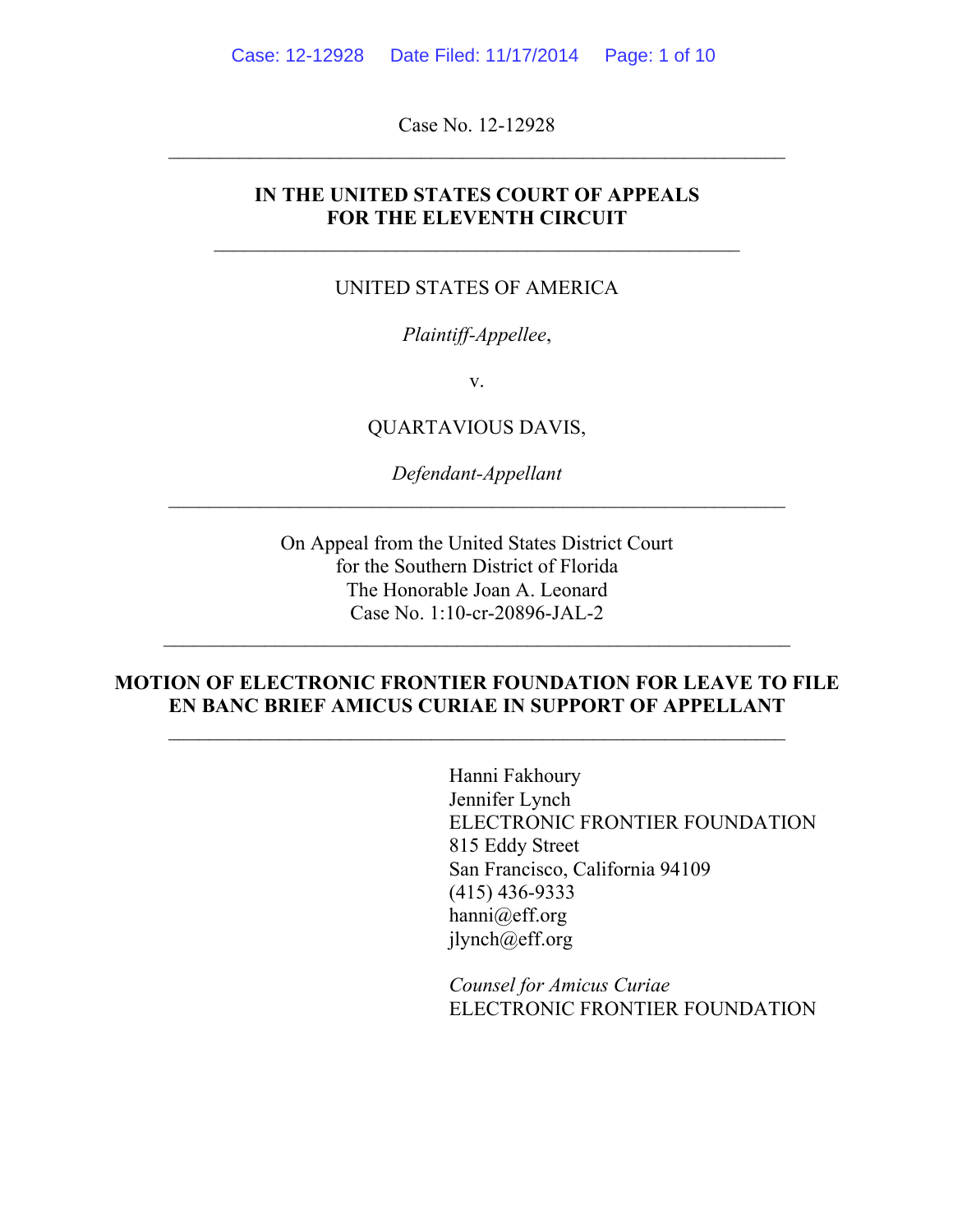## **CERTIFICATE OF INTERESTED PERSONS**

Pursuant to 11th Cir. R. 26.1-1, undersigned counsel for amicus curiae Electronic Frontier Foundation certifies that the following list includes all persons and entities having an interest in the outcome of this case, as well as all persons and entities listed on all certificates filed in the appeal prior to the filing date of this amicus curiae brief.

Agarwal, Amit

Altman, Roy

American Civil Liberties Union Foundation

American Civil Liberties Union Foundation of Florida, Inc.

Bankston, Kevin

Brown, Hon. Stephen T.

Caruso, Michael

Center for Democracy & Technology

Colan, Jonathan

Crump, Catherine

Davis, Quartavious

Dube, Hon. Robert L.

Electronic Frontier Foundation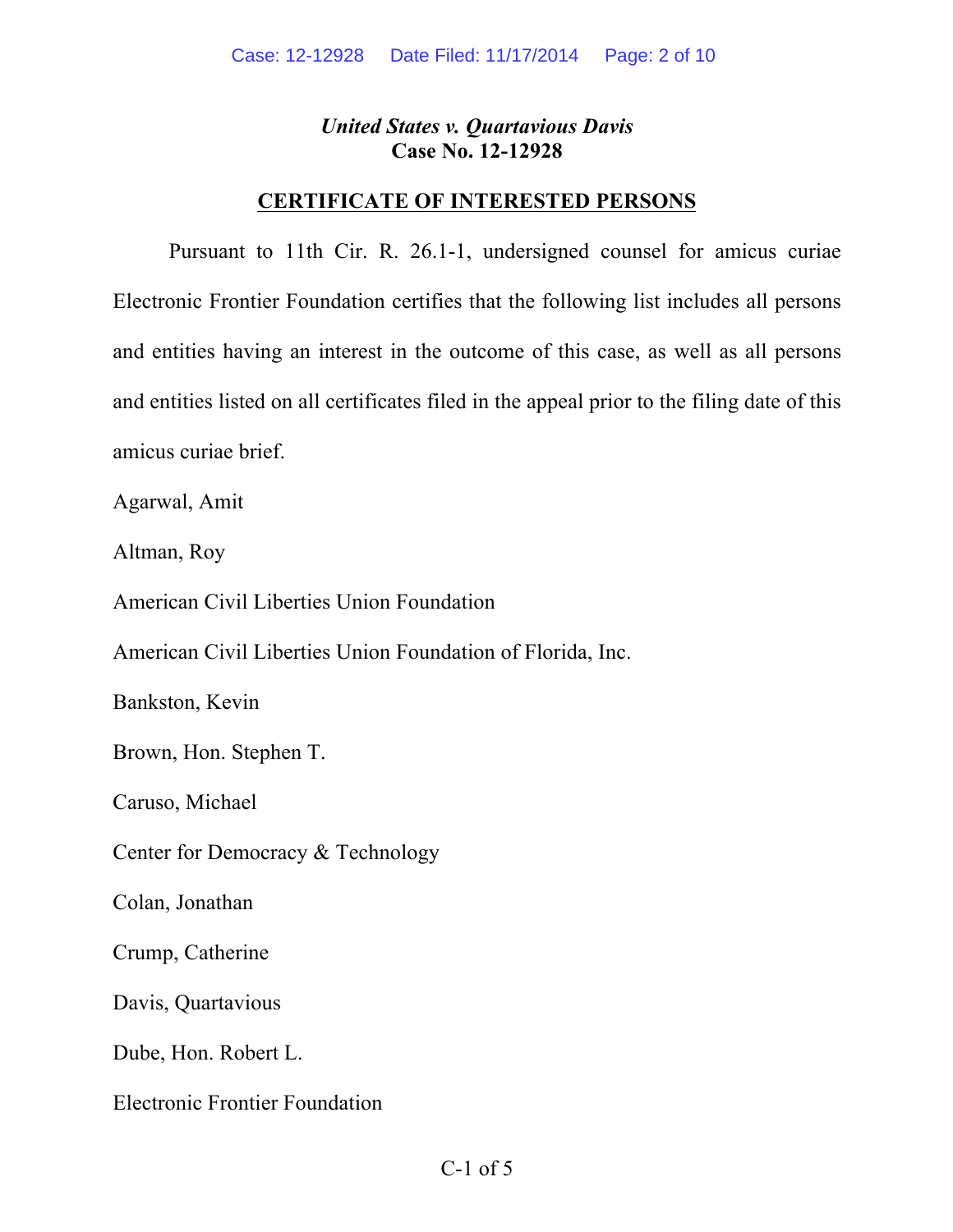Fakhoury, Hanni

Ferrer, Wifredo A.

Fisher, Sylvester

Garber, Hon. Barry L.

Gold, Hon. Alan S.

Golembe, Stephen J.

Hayes, Anne M.

Kayanan, Maria

Korchin, Paul M.

Lenard, Hon. Joan A.

Lynch, Jennifer

Malone, Omar

Markus, Davis Oscar

Martin, Jahmal A.

Martin, Michael

Mayor's Jewelers

McAliley, Hon. Chris M.

Michaels, Alexander J.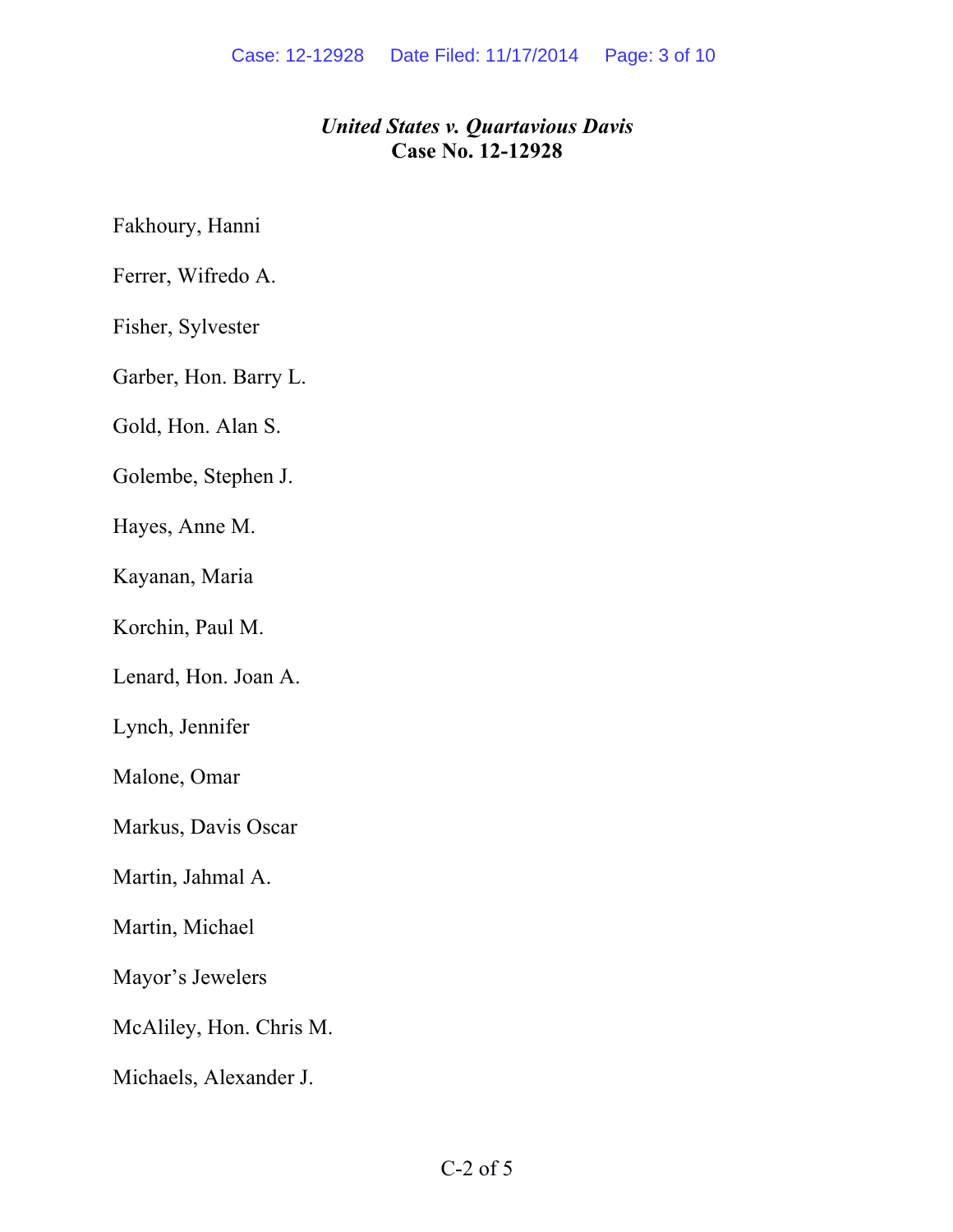Moss, Jr., Reginald A.

National Association of Criminal Defense Lawyers

Nojeim, Greg

O'Sullivan, Hon. John J.

Palermo, Hon. Peter R.

Perwin, Amanda

Quencer, Kevin S.

Reid, Jamarquis T.

Salyer, Kathleen M.

Schultz, Anne R.

Shapiro, Jacqueline E.

Sibila, Jorge A.

Smith, Willie

Stevenson, Benjamin James

Torres, Hon. Edwin G.

Turnoff, Hon. William C

Ungaro, Hon. Ursula

Wessler, Nathan Freed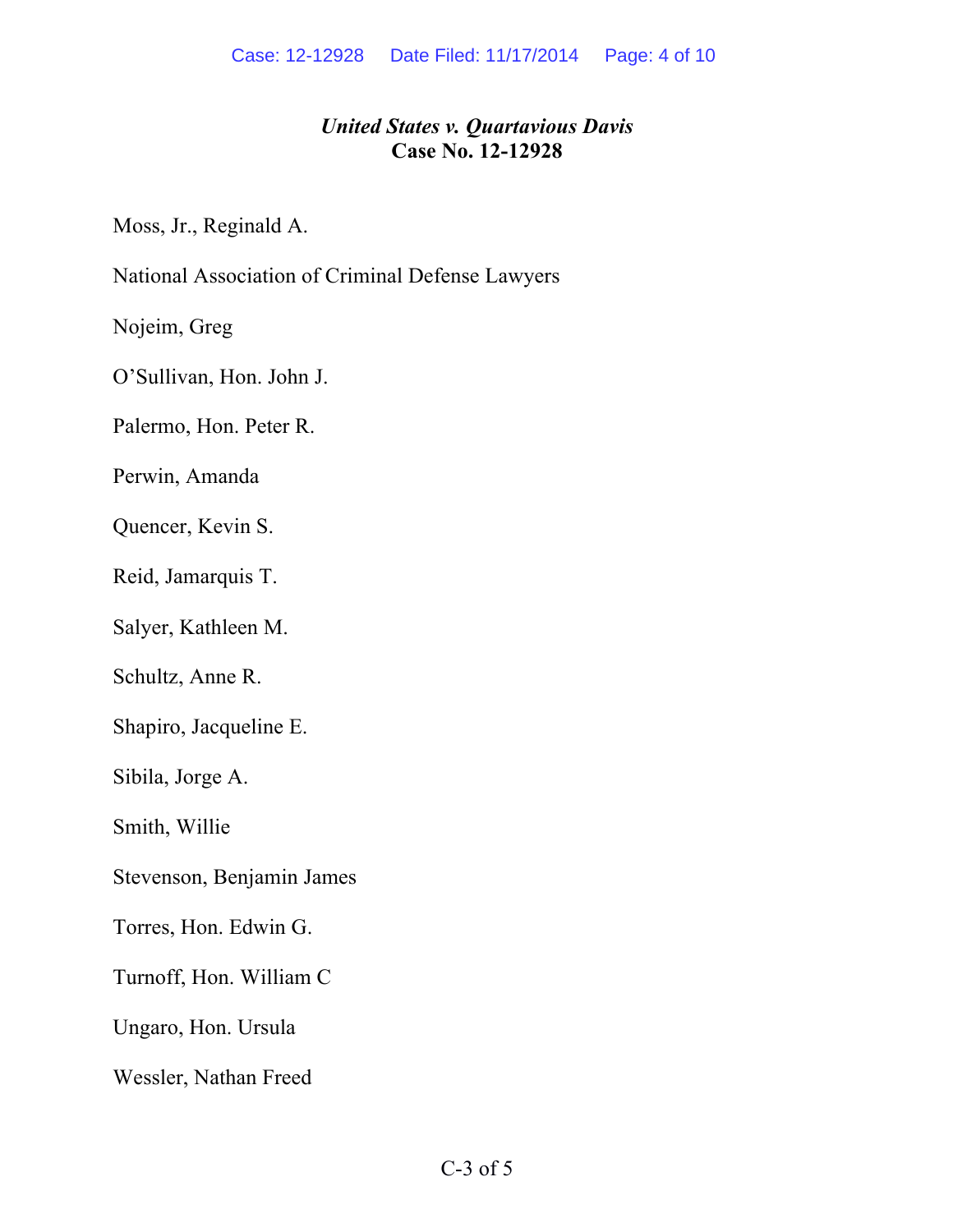White, Hon. Patrick A.

Williams, Hon. Kathleen M.

Wizner, Ben

Zelman, Michael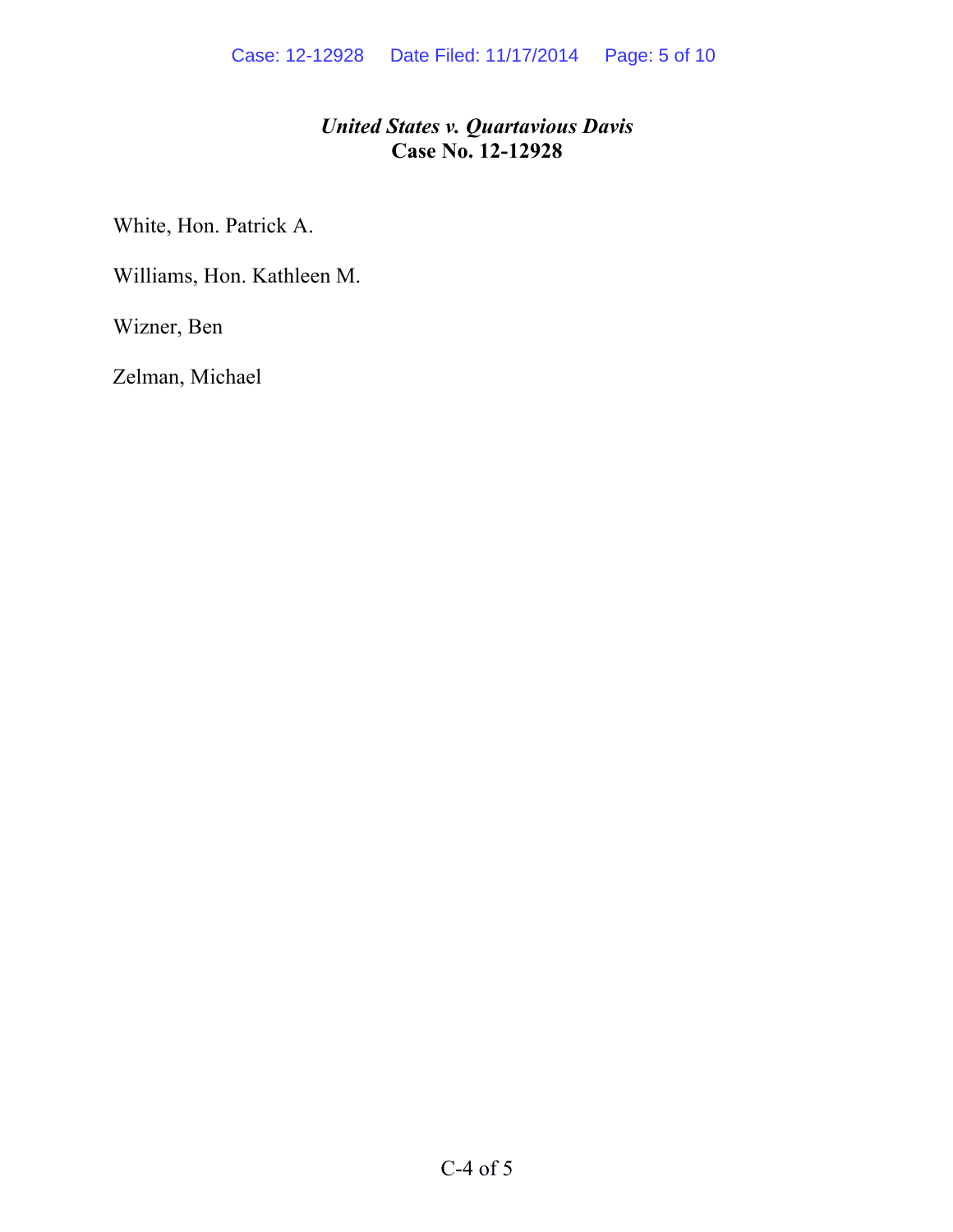## **CORPORATE DISCLOSURE STATEMENT**

Pursuant to Rule 26.1 of the Federal Rules of Appellate Procedure, amicus curiae Electronic Frontier Foundation states that it does not have a parent corporation and that no publicly held corporation owns 10% or more of the stock of amicus.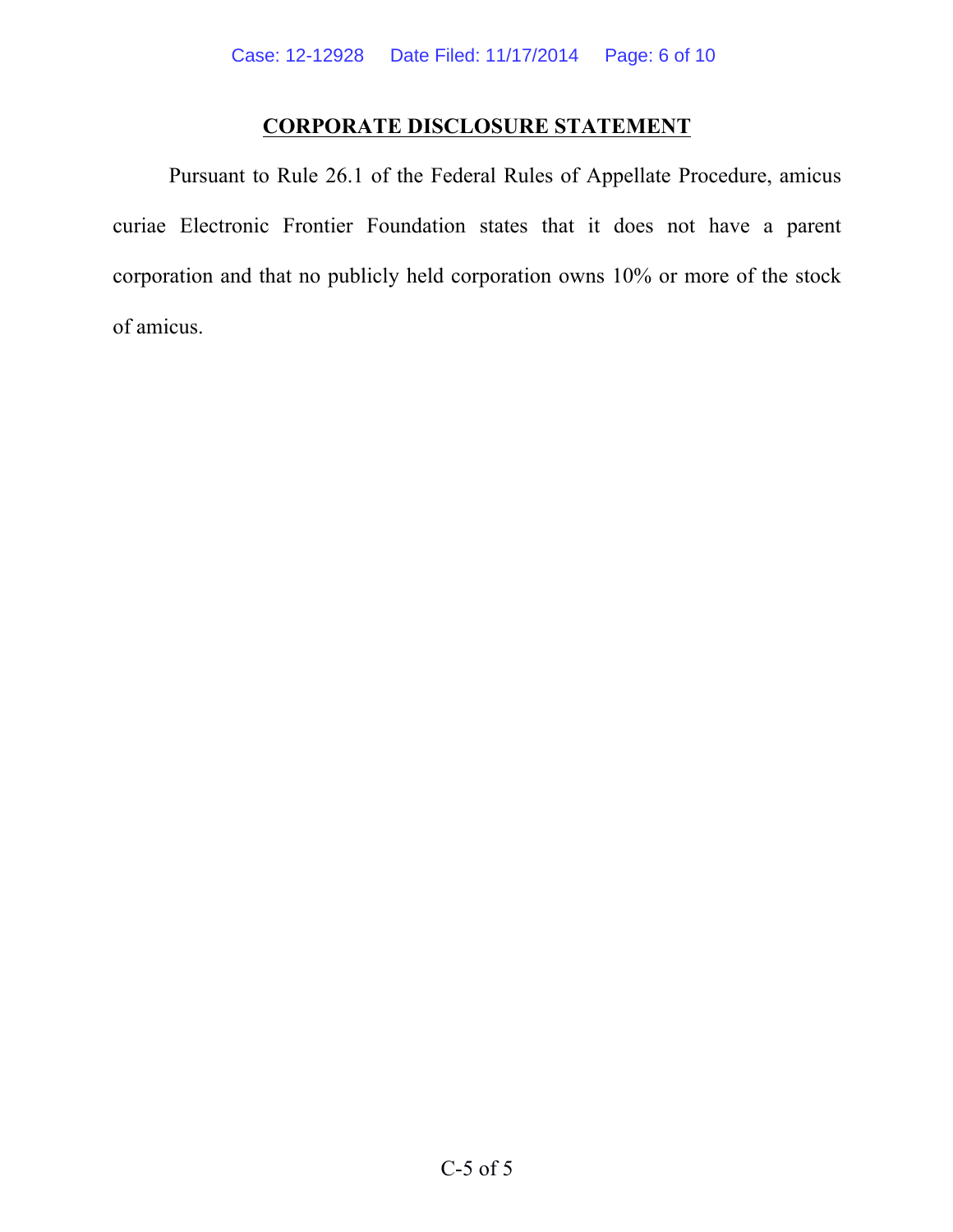## **MOTION OF ELECTRONIC FRONTIER FOUNDATION FOR LEAVE TO FILE BRIEF AMICUS CURIAE IN SUPPORT OF APPELLANT**

The Electronic Frontier Foundation ("EFF") requests this Court permit it leave to file a brief *amicus curiae* in support of a warrant requirement for historical cell site information. EFF's proposed amicus brief is attached to this motion as required by 11th Cir. R. 35-9.

EFF is a member-supported civil liberties organization based in San Francisco, California and works to protect innovation, free speech, and privacy in the digital world. With more than 23,000 dues-paying members nationwide, EFF represents the interests of technology users in both court cases and in broader policy debates surrounding the application of law in the digital age. As part of its mission, EFF has served as *amicus curiae* in landmark cases addressing Fourth Amendment issues raised by emerging technologies. *See, e.g., Riley v. California*, 134 S. Ct. 2473 (2014); *United States v. Jones*, 132 S. Ct. 945 (2012); *City of Ontario v. Quon*, 560 U.S. 746 (2010).

EFF has particular expertise and interest in location-based tracking technologies such as GPS and the collection of cell-site tracking data and has served as amicus in numerous federal and state cases involving historical cell site information, including this specific case. *See United States v. Davis*, 754 F.3d 1205 (11th Cir. 2014); *In re Appl. of U.S. for Historical Cell Site Data*, 724 F.3d 600 (5th Cir. 2013); *In re Appl. of U.S. for an Order Directing a Provider of Elec.* 

<sup>1</sup>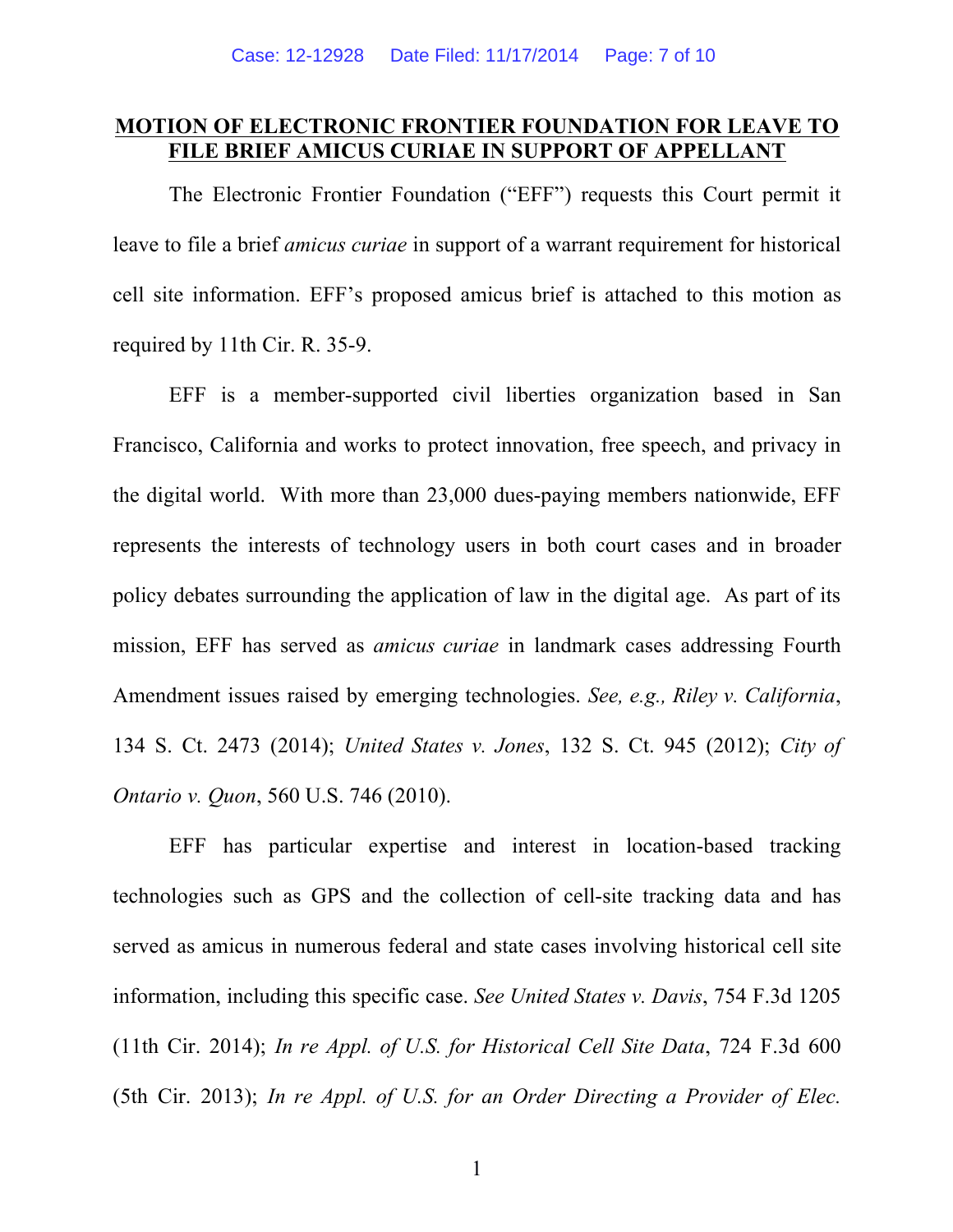*Commc'n Serv. to Disclose Records to Gov't*, 620 F.3d 304 (3d Cir. 2010); *Commonwealth v. Augustine*, 4 N.E.3d 846 (2014); *United States v. Jones*, 908 F. Supp. 2d 203 (D.D.C. 2012). EFF has also been appointed to serve as amicus in a case involving a government application to obtain historical cell site data. *See In re Appl. of U.S. for an Order Authorizing Disclosure of Historical Cell Site Info. for Telephone No. [Redacted]*, --- F. Supp. 2d ---, 2014 WL 1395082 (D.D.C. April 17, 2014) (Facciola, M.J.).

EFF's *amicus* brief discusses recent studies showing Americans have a subjective expectation of privacy in their phone records and, specifically, in location information. It also addresses the growing judicial and legislative consensus across the country that this expectation of privacy is one that society is prepared to accept as reasonable. Finally, EFF's *amicus* brief highlights how Florida specifically recognizes an expectation of privacy in phone records and location information. The Florida Supreme Court has explicitly rejected the U.S. Supreme Court's holding in *Smith v. Maryland*, 442 U.S. 735 (1979), and has held, both that Floridians have a subjective expectation of privacy in information disclosed to phone companies and that, under the Fourth Amendment, law enforcement must seek a warrant to obtain real-time cell site location information. *See State v. Shaktman*, 553 So.2d 148 (Fla. 1989); *Tracey v. State*, --- So.3d ---, 2014 WL 5285929, \*18, \*19 (Fla. 2014). While not dispositive of the Fourth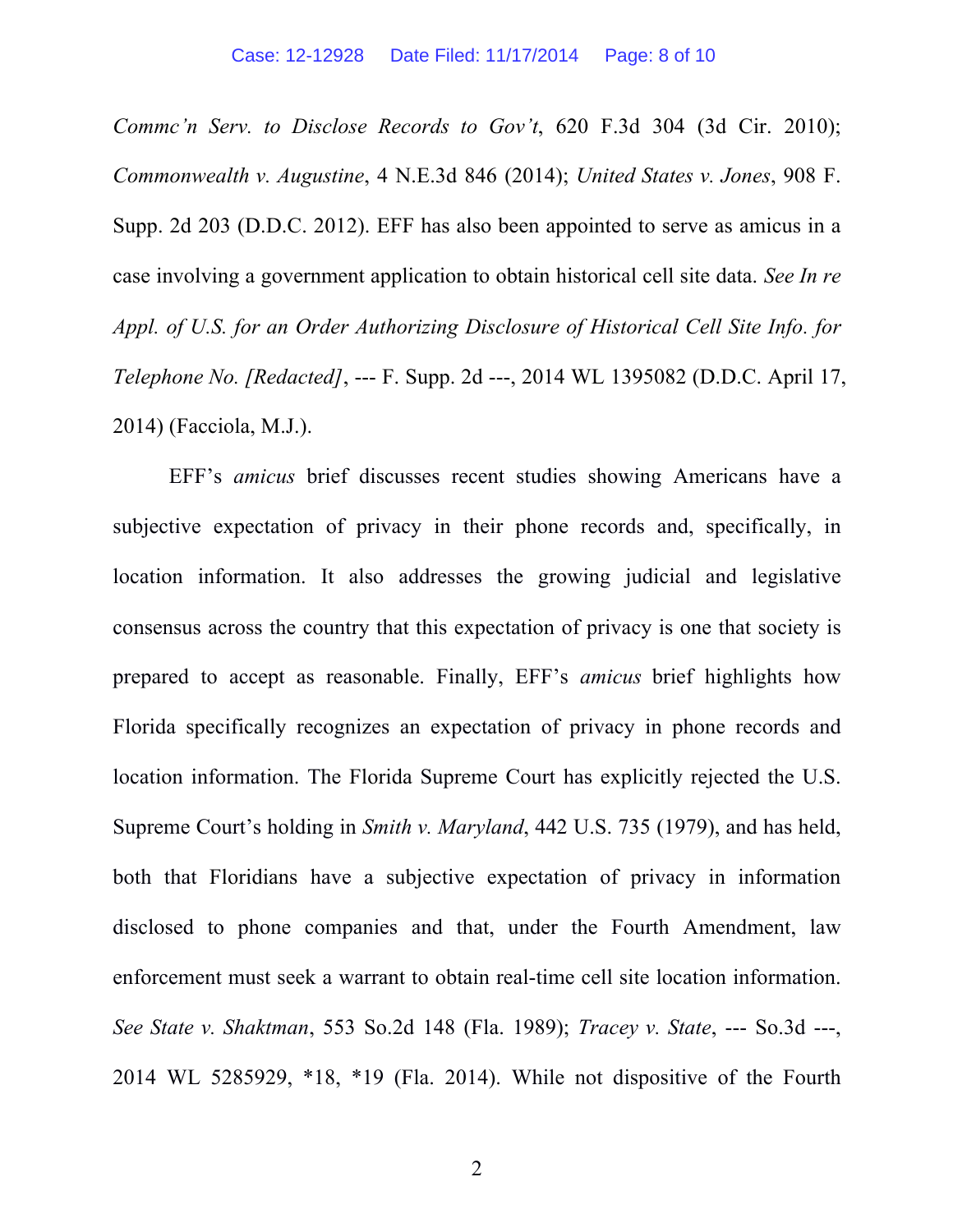#### Case: 12-12928 Date Filed: 11/17/2014 Page: 9 of 10

Amendment issues in this case, these authorities suggest that the growing recognition of a reasonable expectation of privacy in phone records that reveal a person's location requires the government seek a warrant supported by probable cause to obtain historical cell site information.

EFF therefore requests this Court permit it to file the *amicus* brief attached as Exhibit A in support of a warrant requirement for historical cell site location information. No one, except for undersigned counsel, has authored the brief in whole or in part or contributed money towards the preparation of this brief.

Counsel for Appellee United States does not oppose this motion. Counsel for Appellant Quartavious Davis consents to this motion.

Dated: November 17, 2014 Respectfully submitted,

*/s/ Hanni Fakhoury* Hanni Fakhoury Jennifer Lynch ELECTRONIC FRONTIER FOUNDATION 815 Eddy Street San Francisco, CA 94109 Telephone: (415) 436-9333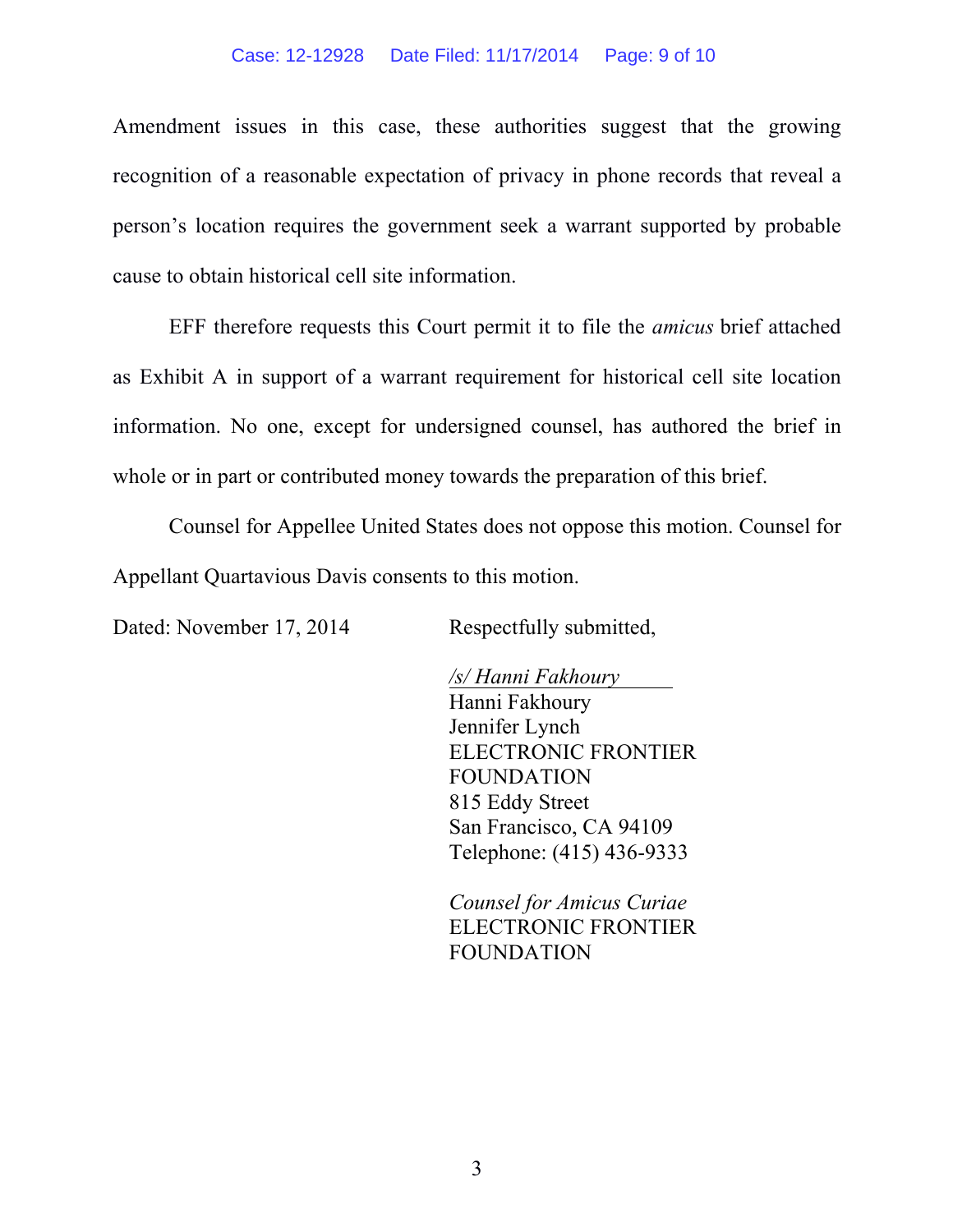# **CERTIFICATE OF SERVICE**

I hereby certify that I electronically filed the foregoing with the Clerk of the Court for the United States Court of Appeals for the Eleventh Circuit by using the appellate CM/ECF system on November 17, 2014.

I certify that all participants in the case are registered CM/ECF users and that service will be accomplished by the appellate CM/ECF system.

Dated: November 17, 2014 Respectfully submitted,

*/s/ Hanni Fakhoury* Hanni Fakhoury ELECTRONIC FRONTIER FOUNDATION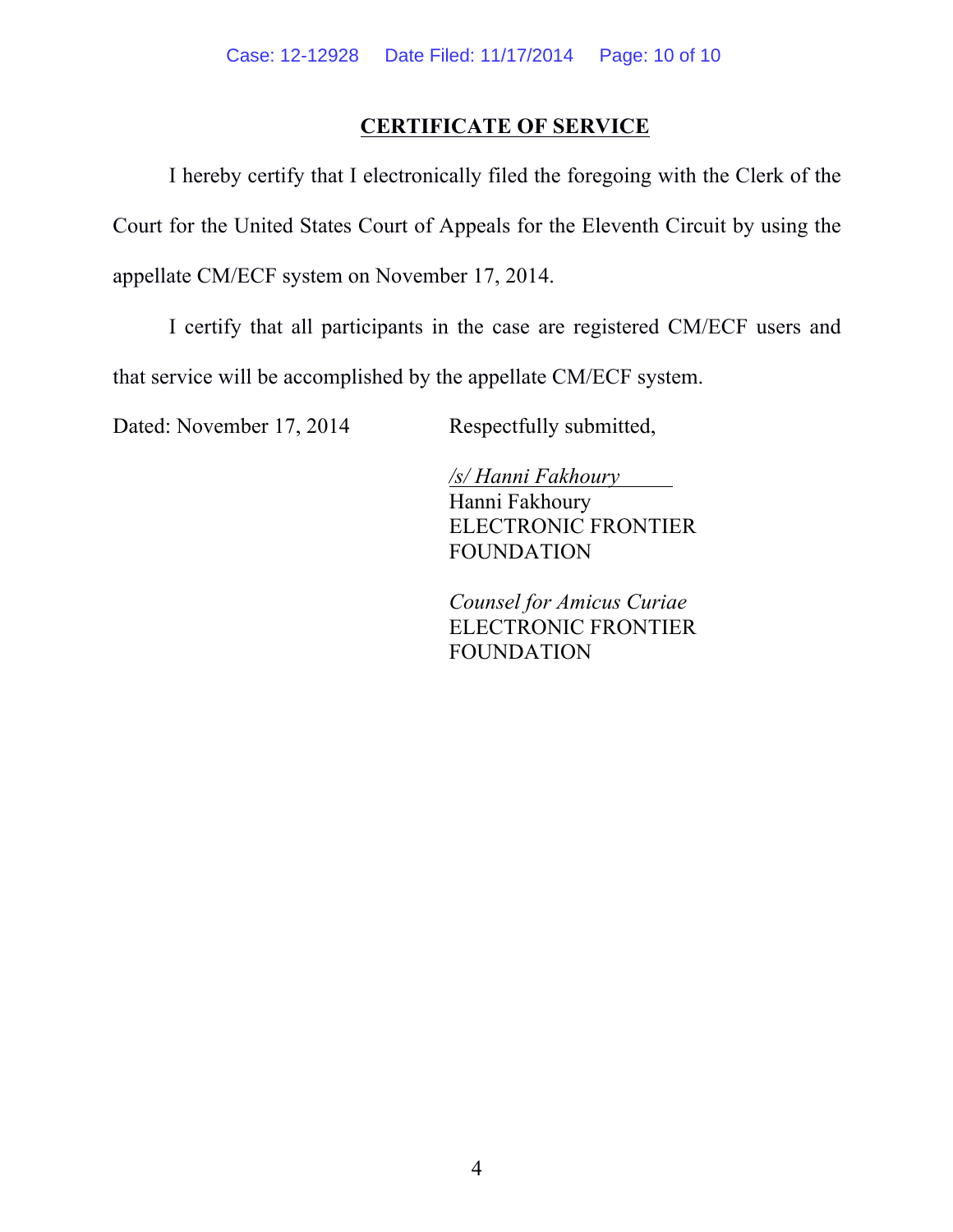Case No. 12-12928

## **IN THE UNITED STATES COURT OF APPEALS FOR THE ELEVENTH CIRCUIT**

### UNITED STATES OF AMERICA

### *Plaintiff-Appellee*,

v.

QUARTAVIOUS DAVIS,

*Defendant-Appellant*

On Appeal from the United States District Court for the Southern District of Florida The Honorable Joan A. Leonard Case No. 1:10-cr-20896-JAL-2

 $\mathcal{L}_\text{max} = \mathcal{L}_\text{max} = \mathcal{L}_\text{max} = \mathcal{L}_\text{max} = \mathcal{L}_\text{max} = \mathcal{L}_\text{max} = \mathcal{L}_\text{max} = \mathcal{L}_\text{max} = \mathcal{L}_\text{max} = \mathcal{L}_\text{max} = \mathcal{L}_\text{max} = \mathcal{L}_\text{max} = \mathcal{L}_\text{max} = \mathcal{L}_\text{max} = \mathcal{L}_\text{max} = \mathcal{L}_\text{max} = \mathcal{L}_\text{max} = \mathcal{L}_\text{max} = \mathcal{$ 

## **EN BANC BRIEF OF AMICUS CURIAE ELECTRONIC FRONTIER FOUNDATION IN SUPPORT OF APPELLANT**

 $\mathcal{L}_\text{max}$  and the contract of the contract of the contract of the contract of the contract of the contract of the contract of the contract of the contract of the contract of the contract of the contract of the contrac

Hanni Fakhoury Jennifer Lynch ELECTRONIC FRONTIER FOUNDATION 815 Eddy Street San Francisco, California 94109 (415) 436-9333 hanni@eff.org jlynch@eff.org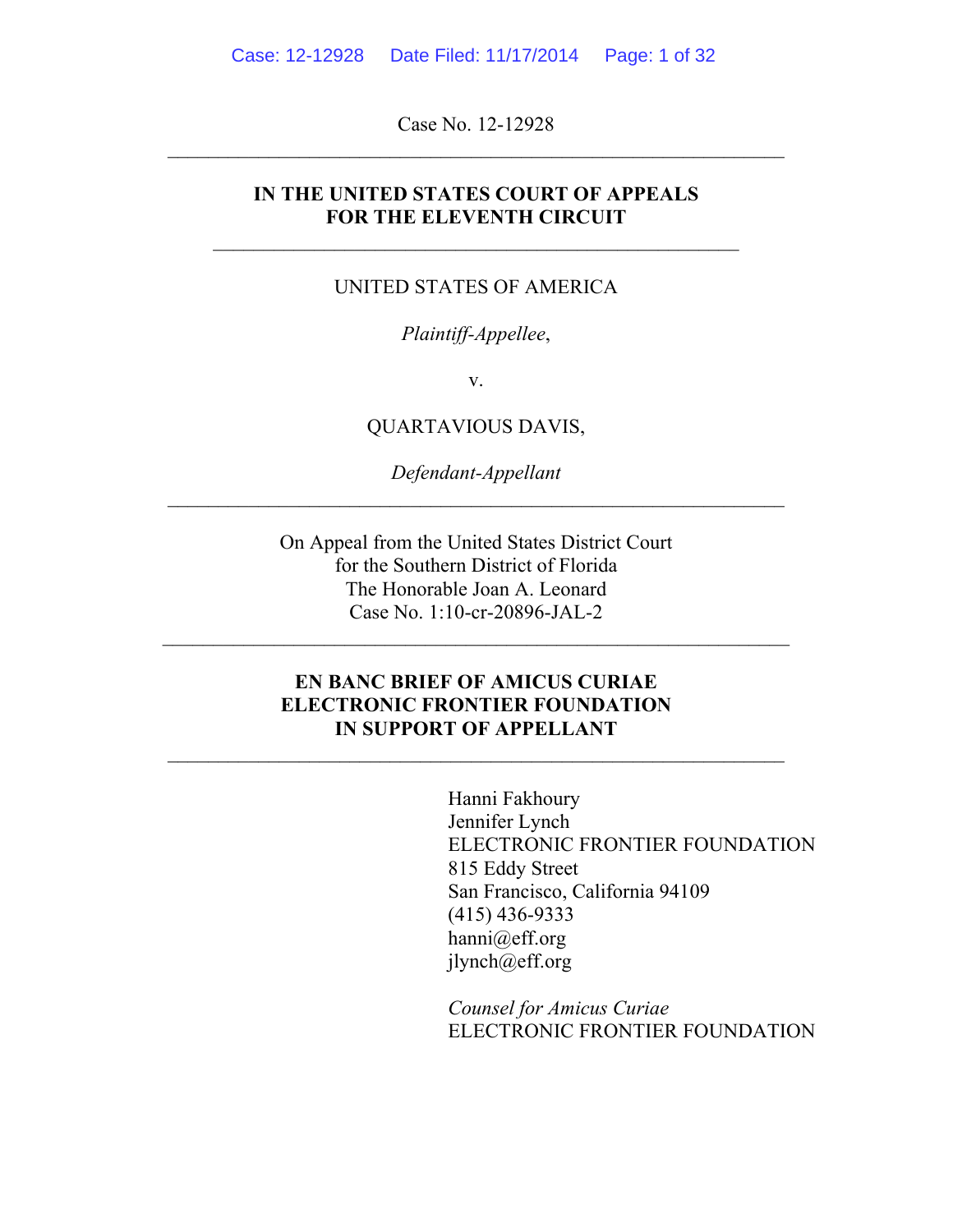## **CERTIFICATE OF INTERESTED PERSONS**

Pursuant to 11th Cir. R. 26.1-1, undersigned counsel for amicus curiae Electronic Frontier Foundation certifies that the following list includes all persons and entities having an interest in the outcome of this case, as well as all persons and entities listed on all certificates filed in the appeal prior to the filing date of this amicus curiae brief.

Agarwal, Amit

Altman, Roy

American Civil Liberties Union Foundation

American Civil Liberties Union Foundation of Florida, Inc.

Bankston, Kevin

Brown, Hon. Stephen T.

Caruso, Michael

Center for Democracy & Technology

Colan, Jonathan

Crump, Catherine

Davis, Quartavious

Dube, Hon. Robert L.

Electronic Frontier Foundation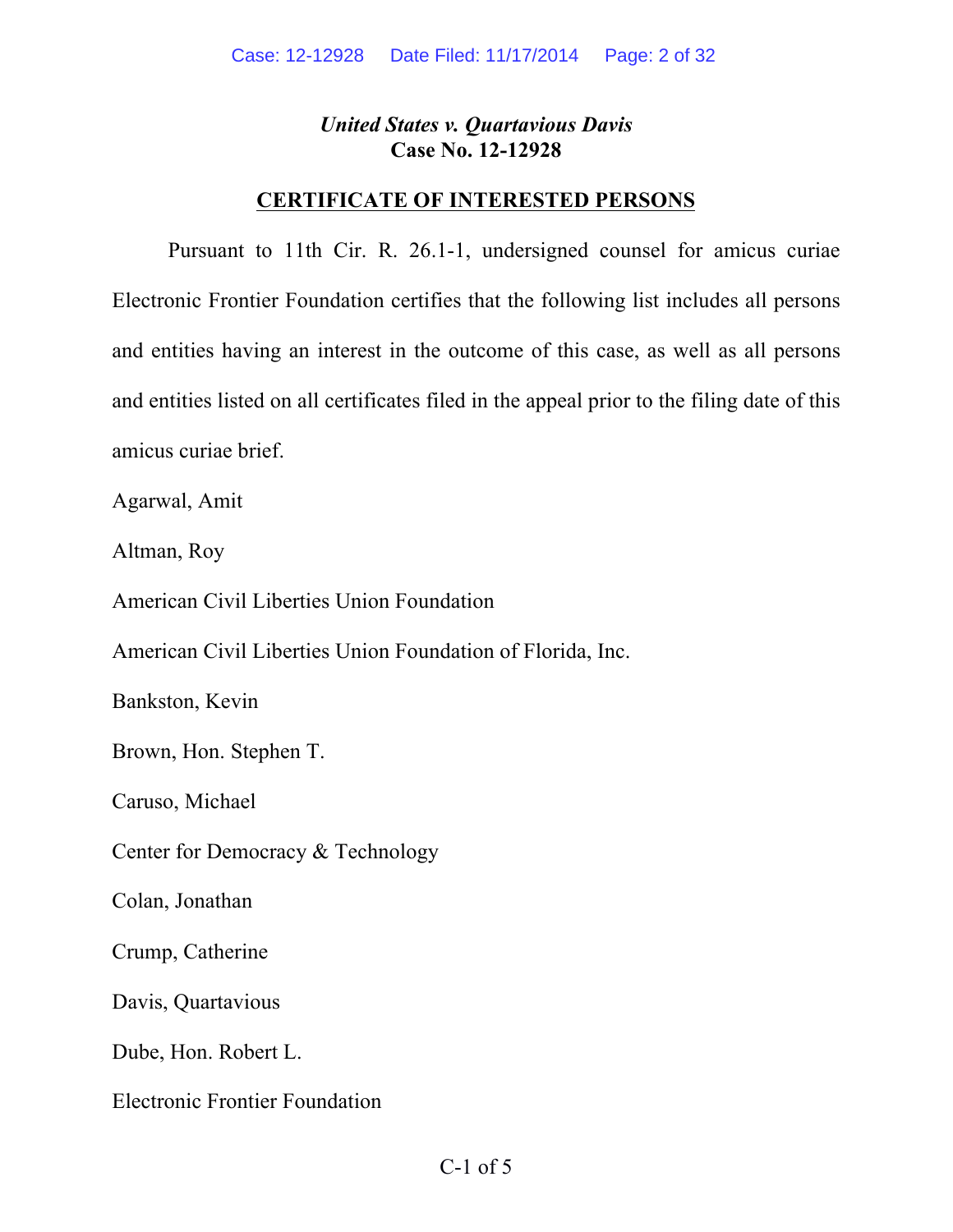Fakhoury, Hanni

Ferrer, Wifredo A.

Fisher, Sylvester

Garber, Hon. Barry L.

Gold, Hon. Alan S.

Golembe, Stephen J.

Hayes, Anne M.

Kayanan, Maria

Korchin, Paul M.

Lenard, Hon. Joan A.

Lynch, Jennifer

Malone, Omar

Markus, Davis Oscar

Martin, Jahmal A.

Martin, Michael

Mayor's Jewelers

McAliley, Hon. Chris M.

Michaels, Alexander J.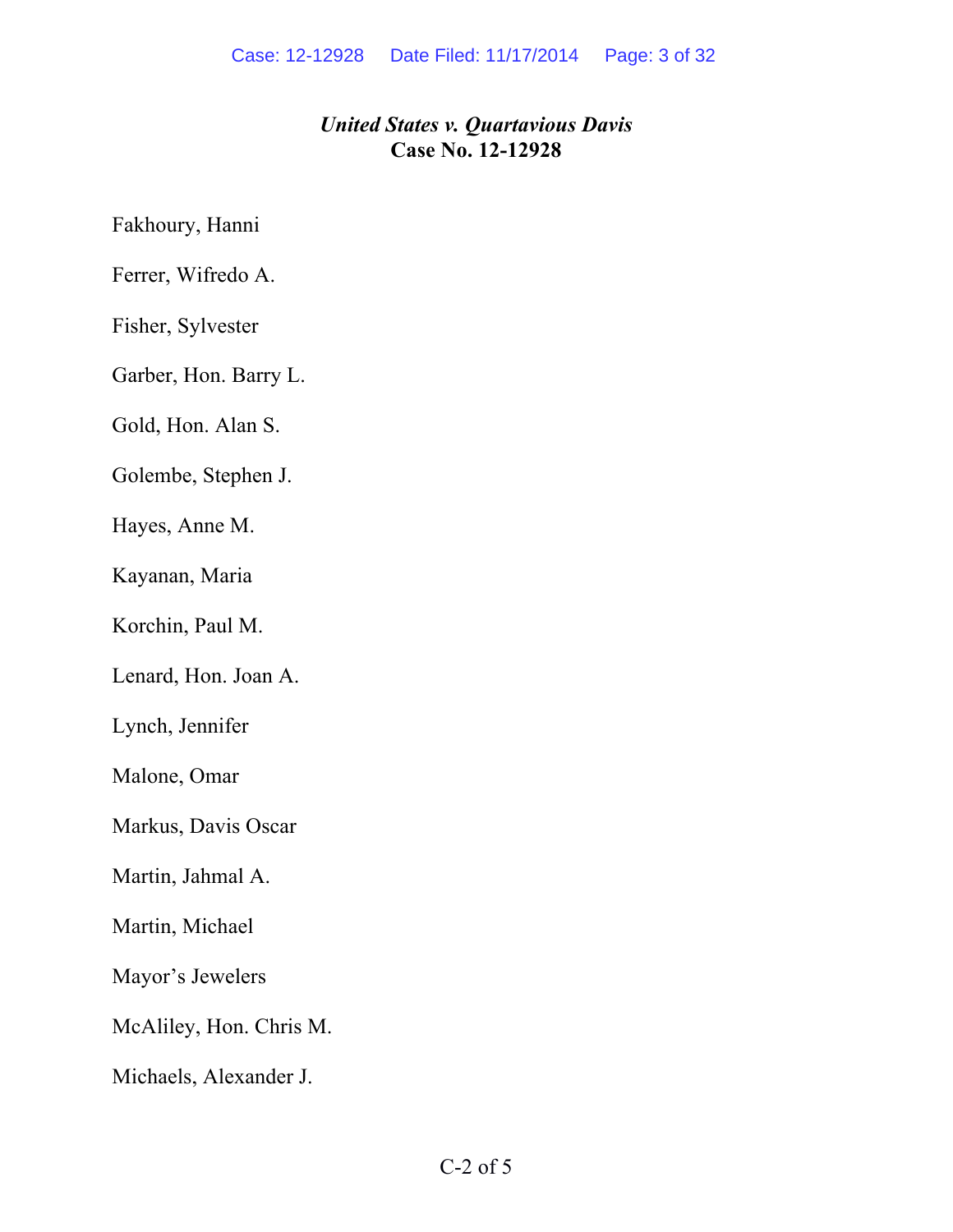Moss, Jr., Reginald A.

National Association of Criminal Defense Lawyers

Nojeim, Greg

O'Sullivan, Hon. John J.

Palermo, Hon. Peter R.

Perwin, Amanda

Quencer, Kevin S.

Reid, Jamarquis T.

Salyer, Kathleen M.

Schultz, Anne R.

Shapiro, Jacqueline E.

Sibila, Jorge A.

Smith, Willie

Stevenson, Benjamin James

Torres, Hon. Edwin G.

Turnoff, Hon. William C

Ungaro, Hon. Ursula

Wessler, Nathan Freed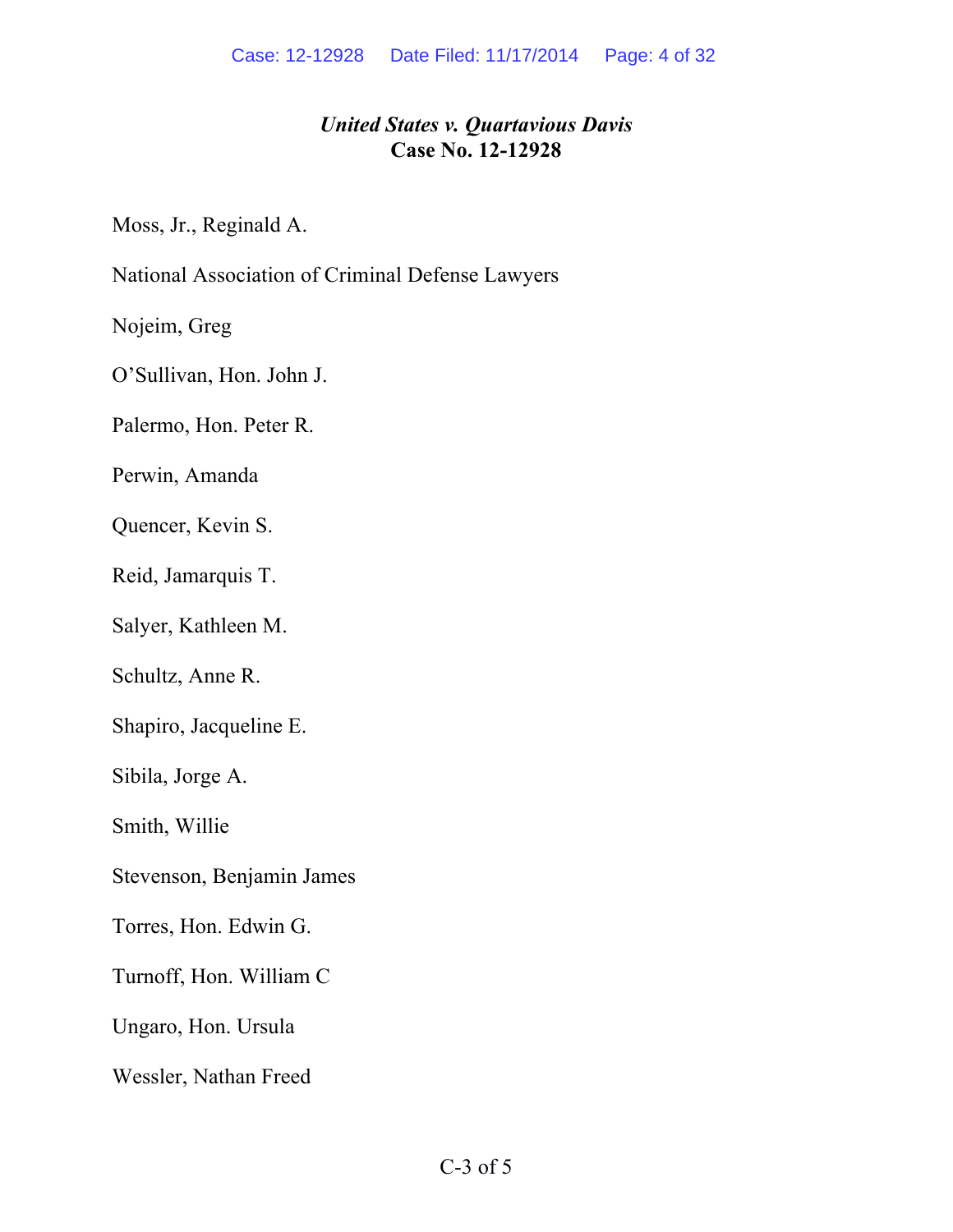White, Hon. Patrick A.

Williams, Hon. Kathleen M.

Wizner, Ben

Zelman, Michael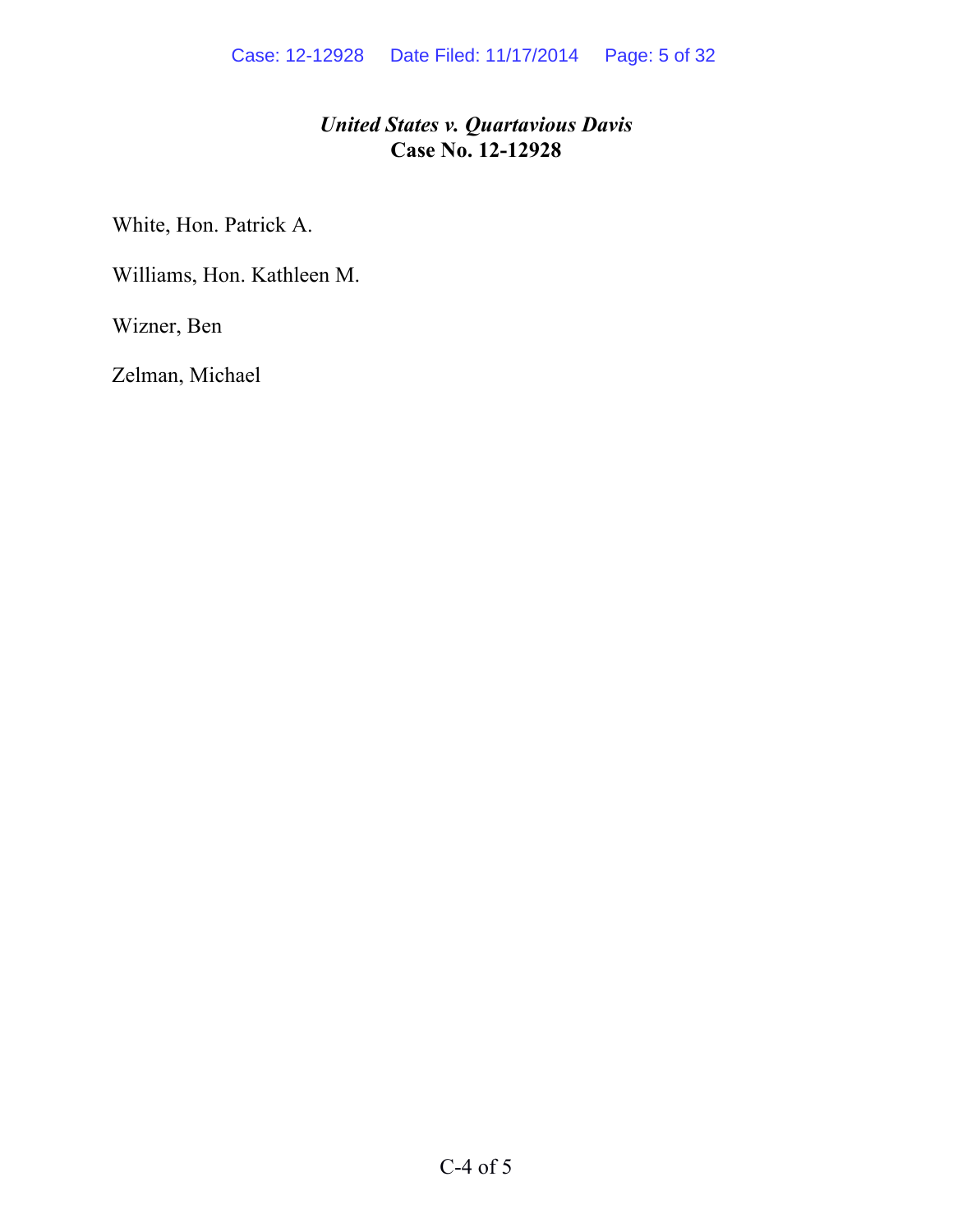## **CORPORATE DISCLOSURE STATEMENT**

Pursuant to Rule 26.1 of the Federal Rules of Appellate Procedure, amicus curiae Electronic Frontier Foundation states that it does not have a parent corporation and that no publicly held corporation owns 10% or more of the stock of amicus.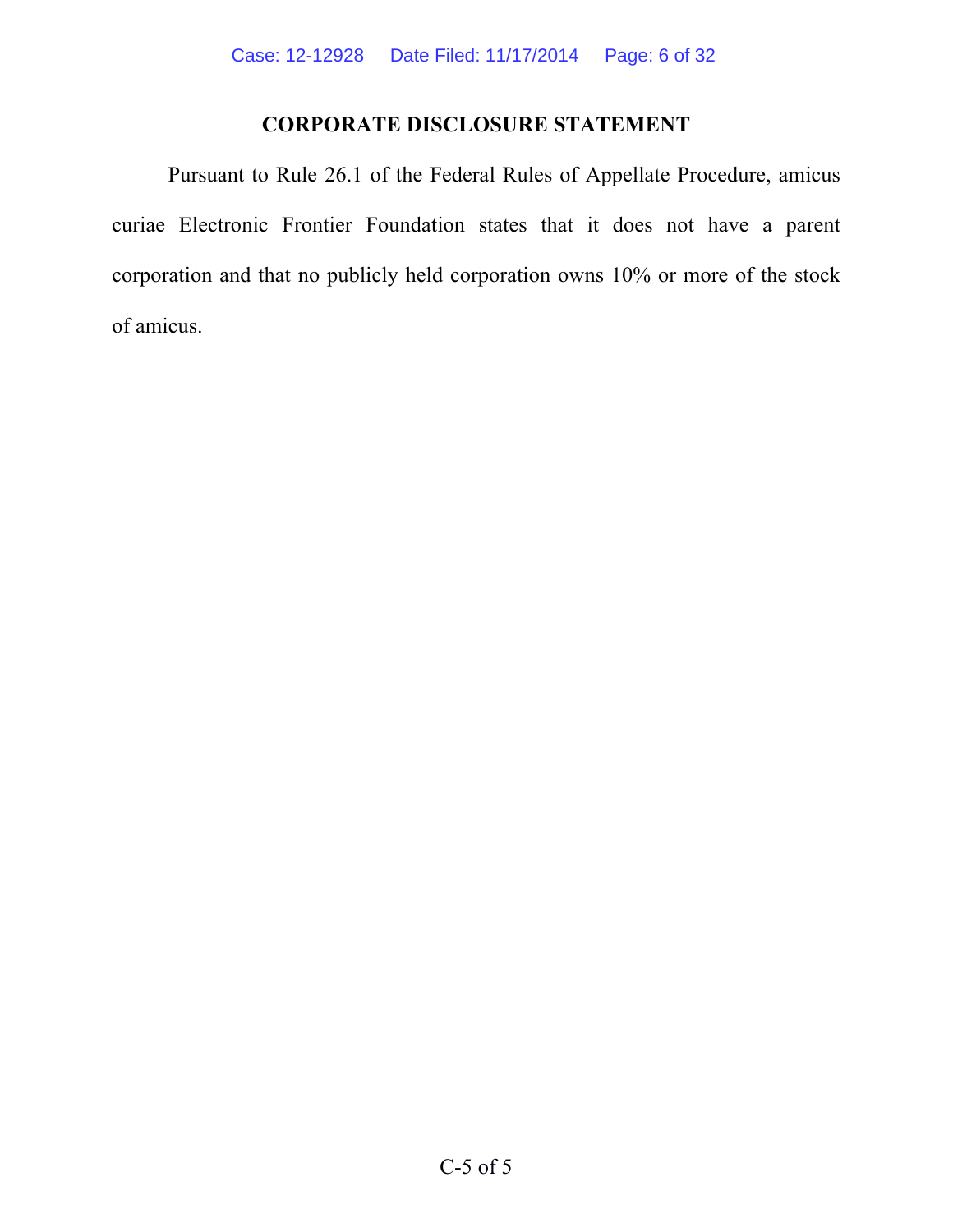# **TABLE OF CONTENTS**

| I.   | Americans Have a Subjective Expectation of Privacy in Location                                                                          |                                                                        |  |  |
|------|-----------------------------------------------------------------------------------------------------------------------------------------|------------------------------------------------------------------------|--|--|
|      | A.                                                                                                                                      | Research Shows Americans Believe the Data on and Generated by          |  |  |
|      | <b>B</b> .                                                                                                                              | Courts Recognize the Privacy Implications of Location Information. 6   |  |  |
| II.  |                                                                                                                                         | An Expectation of Privacy in Cell Phone Data Is Objectively Reasonable |  |  |
| III. | The Nationwide Trend Toward Greater Protection for Privacy in Phone<br>Records and Location Information Shows Society Recognizes that a |                                                                        |  |  |
|      |                                                                                                                                         |                                                                        |  |  |
|      |                                                                                                                                         |                                                                        |  |  |
|      |                                                                                                                                         |                                                                        |  |  |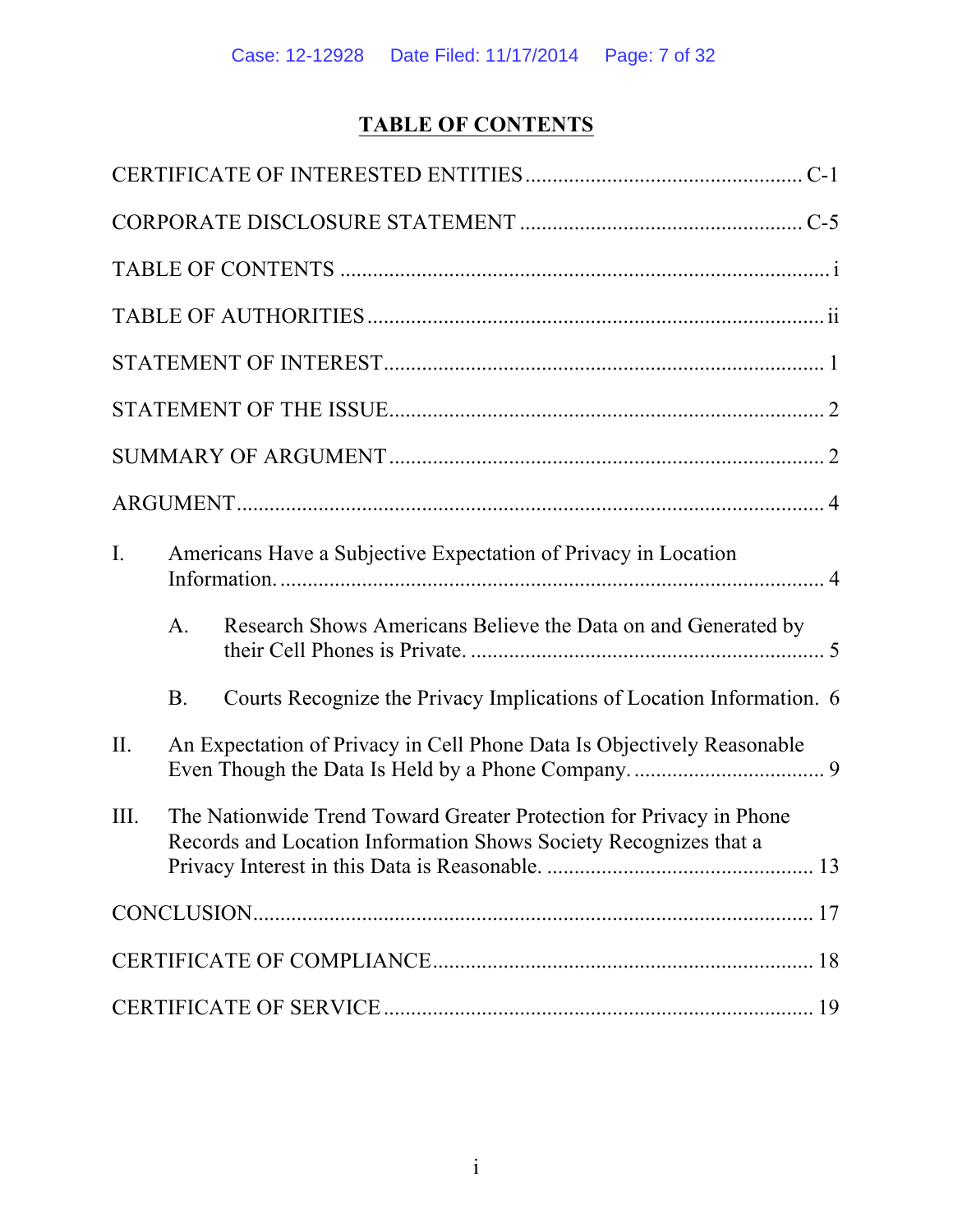# **TABLE OF AUTHORITIES**

# **Federal Cases**

| Bond v. United States,                              |  |
|-----------------------------------------------------|--|
|                                                     |  |
| Doe v. Broderick,                                   |  |
|                                                     |  |
| Katz v. United States,                              |  |
|                                                     |  |
| Kyllo v. United States,                             |  |
|                                                     |  |
| Oliver v. United States,                            |  |
|                                                     |  |
| Oregon Prescription Drug Monitoring Program v. DEA, |  |
|                                                     |  |
| Rehberg v. Paulk,                                   |  |
|                                                     |  |
| Riley v. California,                                |  |
|                                                     |  |
| Smith v. Maryland,                                  |  |
|                                                     |  |
| United States v. Brown,                             |  |
|                                                     |  |
| United States v. Davis,                             |  |
|                                                     |  |
| United States v. Jones,                             |  |
|                                                     |  |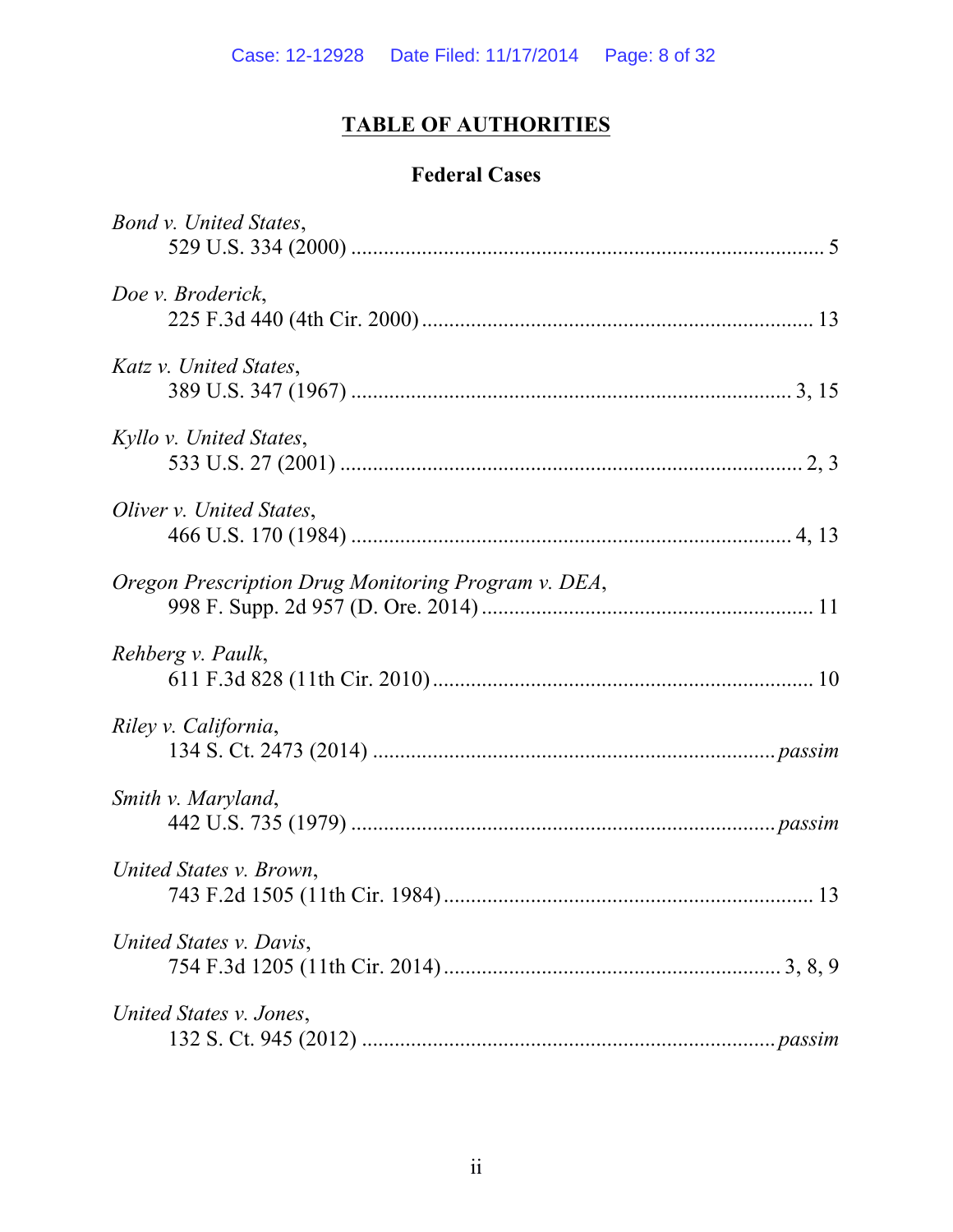# Case: 12-12928 Date Filed: 11/17/2014 Page: 9 of 32

| United States v. Lopez,    |    |
|----------------------------|----|
| United States v. Maynard,  |    |
| United States v. Nerber,   |    |
| United States v. Powell,   |    |
| United States v. Robinson, |    |
| United States v. Warshak,  |    |
| Virginia v. Moore,         | 13 |

# **State Cases**

| Commonwealth v. Augustine, |  |
|----------------------------|--|
| Commonwealth v. Melilli,   |  |
| Commonwealth v. Rousseau,  |  |
| Commonwealth v. Rushing,   |  |
| Ellis v. State,            |  |
| People v. Blair,           |  |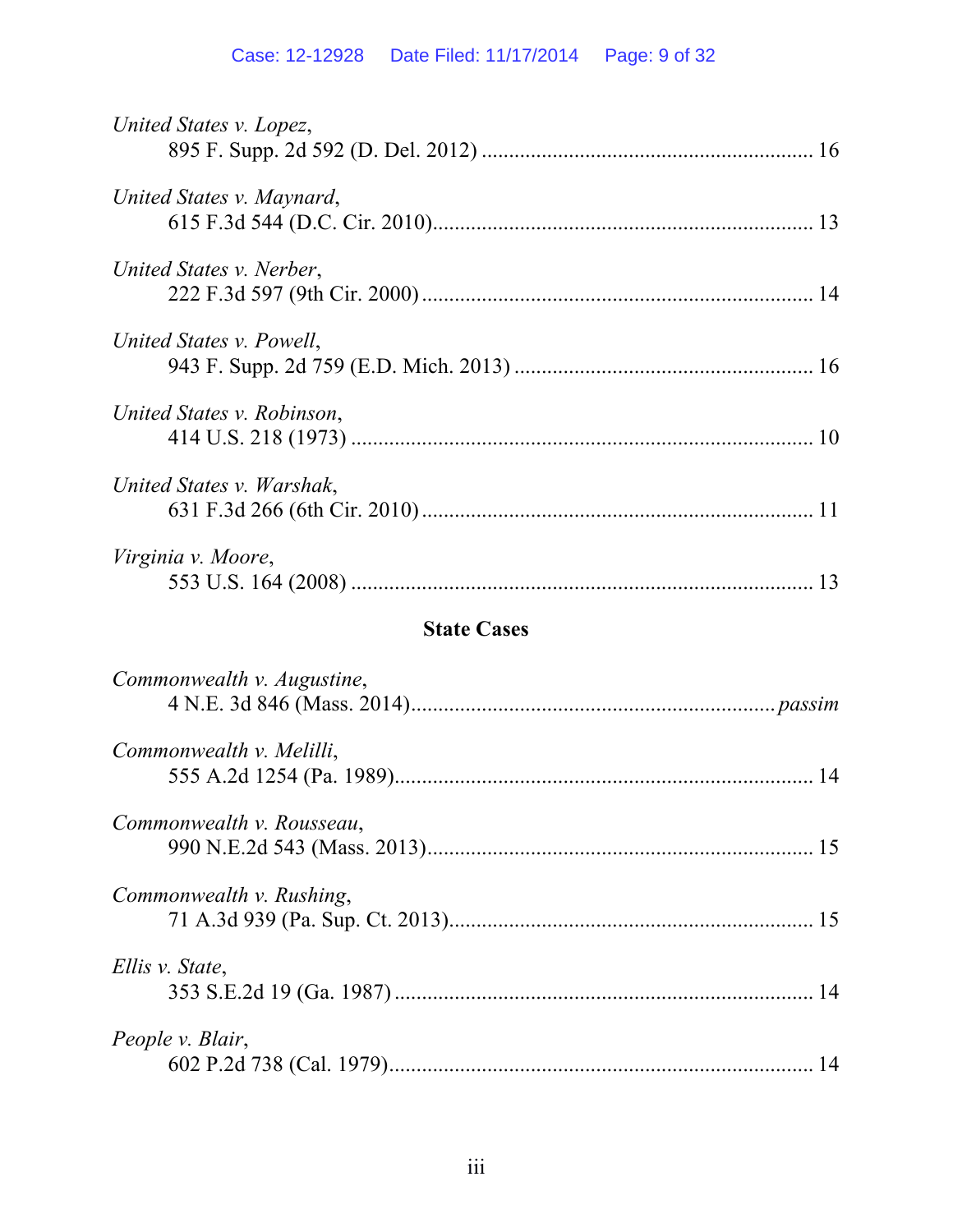# Case: 12-12928 Date Filed: 11/17/2014 Page: 10 of 32

| People v. DeLaire,   |  |
|----------------------|--|
| People v. Sporleder, |  |
| People v. Weaver,    |  |
| State v. Brereton,   |  |
| State v. Campbell,   |  |
| State v. Earls,      |  |
| State v. Gunwall,    |  |
| State v. Hunt,       |  |
| State v. Jackson,    |  |
| State v. Rothman,    |  |
| State v. Shaktman,   |  |
| State v. Thompson,   |  |
| State v. Zahn,       |  |
| Tracey v. State,     |  |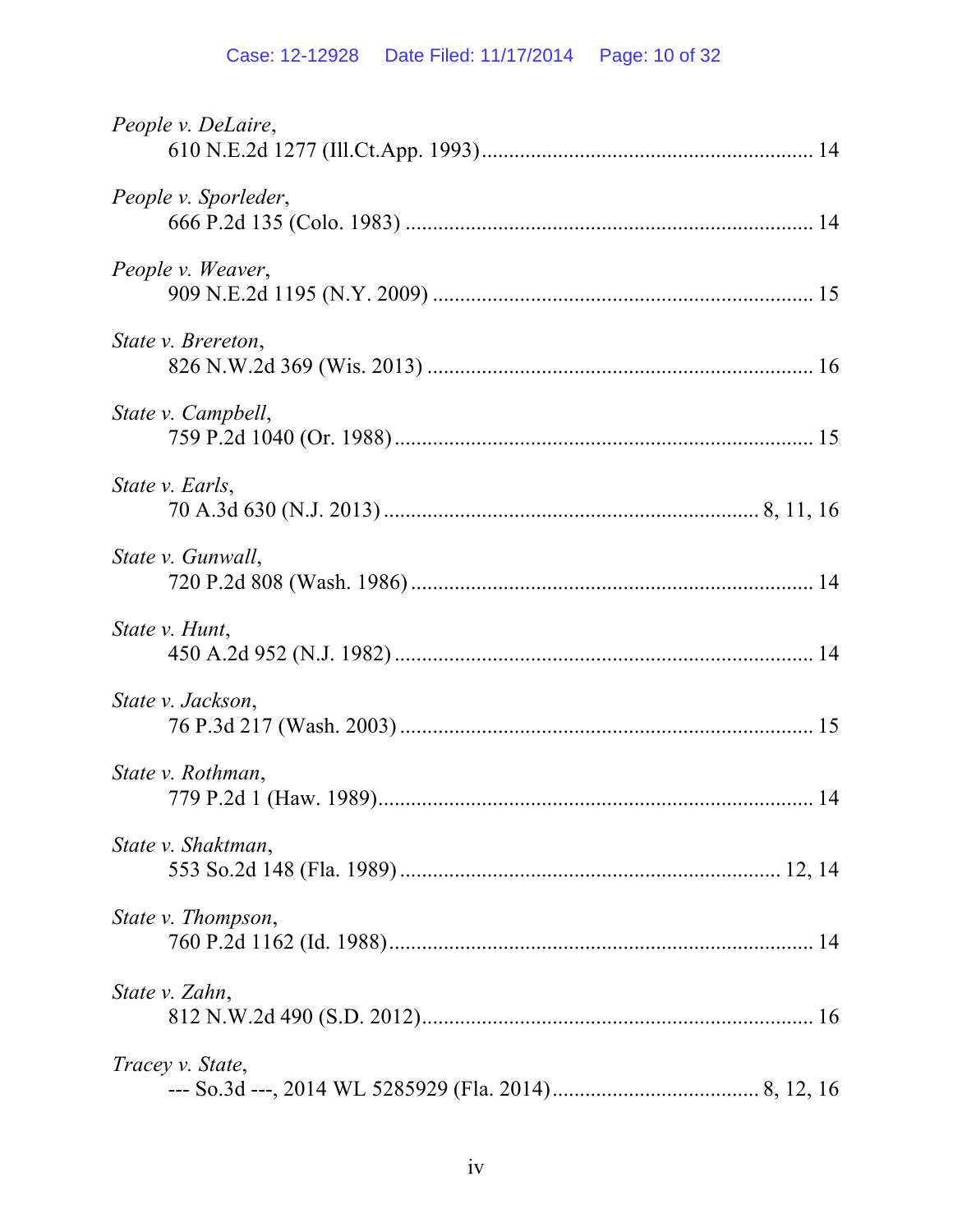| Winfield v. Div. of Pari-Mutuel Wagering, Dep't of Bus. Regulation, |  |
|---------------------------------------------------------------------|--|
|                                                                     |  |

## **State Statutes**

# **Constitutional Provisions**

# **Other Authorities**

| Janice Y. Tsai, et al. "Location-Sharing Technologies: Privacy Risks and Controls" |  |  |
|------------------------------------------------------------------------------------|--|--|
|                                                                                    |  |  |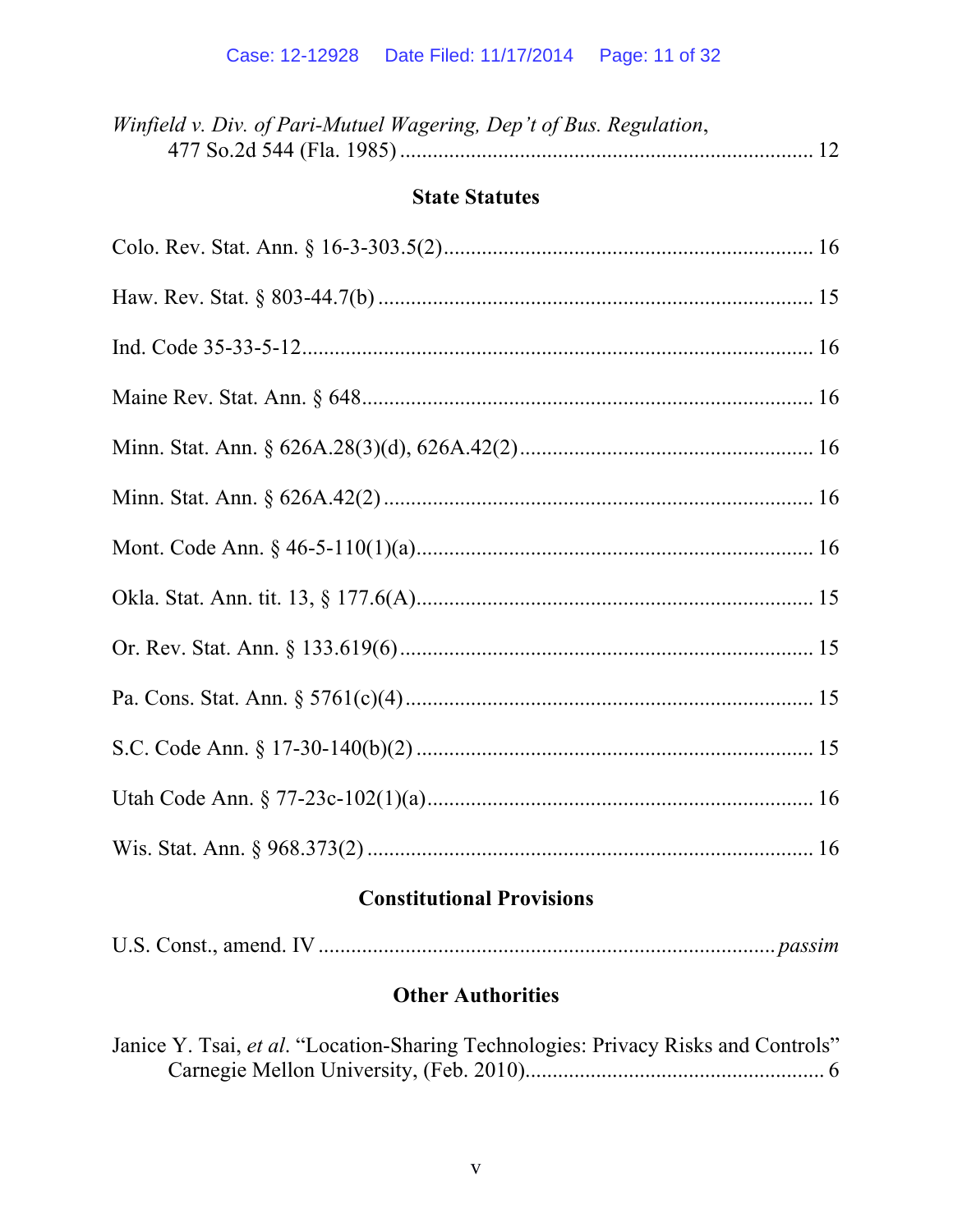| National Journal, "Americans Continue to Drop Their Landline Phones"                                                                                     |  |
|----------------------------------------------------------------------------------------------------------------------------------------------------------|--|
| Pew Research Center, "Cell Phone Ownership Hits 91% of Adults" (June 6,                                                                                  |  |
| Pew Research Center, "Public Perceptions of Privacy and Security in the Post-                                                                            |  |
| Pew Research Internet Project, "Location-Based Services" (Sept. 12, 2013) 6                                                                              |  |
| Pew Research Internet Project, "Privacy and Data Management on Mobile"                                                                                   |  |
| Stephen E. Henderson, Learning From all Fifty States: How to Apply the Fourth<br>Amendment and its State Analogs to Protect Third Party Information from |  |
| Truste, "TRUSTe Study Reveals Smartphone Users More Concerned About                                                                                      |  |
|                                                                                                                                                          |  |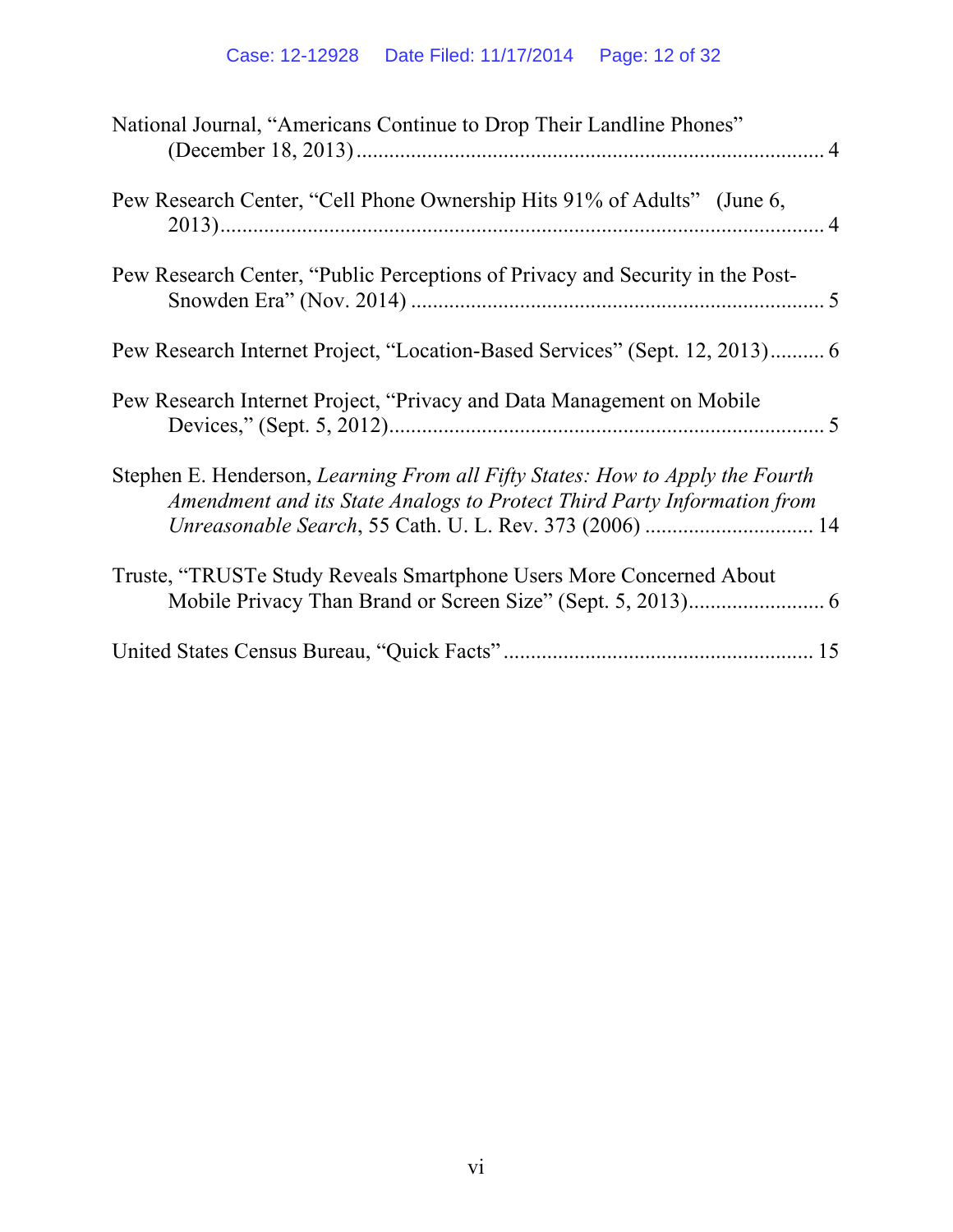## **STATEMENT OF INTEREST OF AMICUS<sup>1</sup>**

EFF is a member-supported civil liberties organization based in San Francisco, California and works to protect innovation, free speech, and privacy in the digital world. With more than 23,000 dues-paying members nationwide, EFF represents the interests of technology users in both court cases and in broader policy debates surrounding the application of law in the digital age. As part of its mission, EFF has served as *amicus curiae* in landmark cases addressing Fourth Amendment issues raised by emerging technologies. *See, e.g., Riley v. California*, 134 S. Ct. 2473 (2014); *United States v. Jones*, 132 S. Ct. 945 (2012); *City of Ontario v. Quon*, 560 U.S. 746 (2010).

EFF has particular expertise and interest in location-based tracking technologies such as GPS and the collection of cell-site tracking data, and has served as amicus in numerous federal and state cases involving historical cell site information, including this specific case. *See United States v. Davis*, 754 F.3d 1205 (11th Cir. 2014); *In re Appl. of U.S. for Historical Cell Site Data*, 724 F.3d 600 (5th Cir. 2013); *In re Appl. of U.S. for an Order Directing a Provider of Elec. Commc'n Serv. to Disclose Records to Gov't*, 620 F.3d 304 (3d Cir. 2010);

<sup>&</sup>lt;sup>1</sup> No party's counsel authored this brief in whole or in part. No party or party's counsel contributed money that was intended to fund preparing or submitting the brief. No person—other than amicus curiae, its members, or its counsel contributed money that was intended to fund preparing or submitting the brief. Counsel for Appellee United States does not oppose this motion. Counsel for Appellant Quartavious Davis consents to this motion.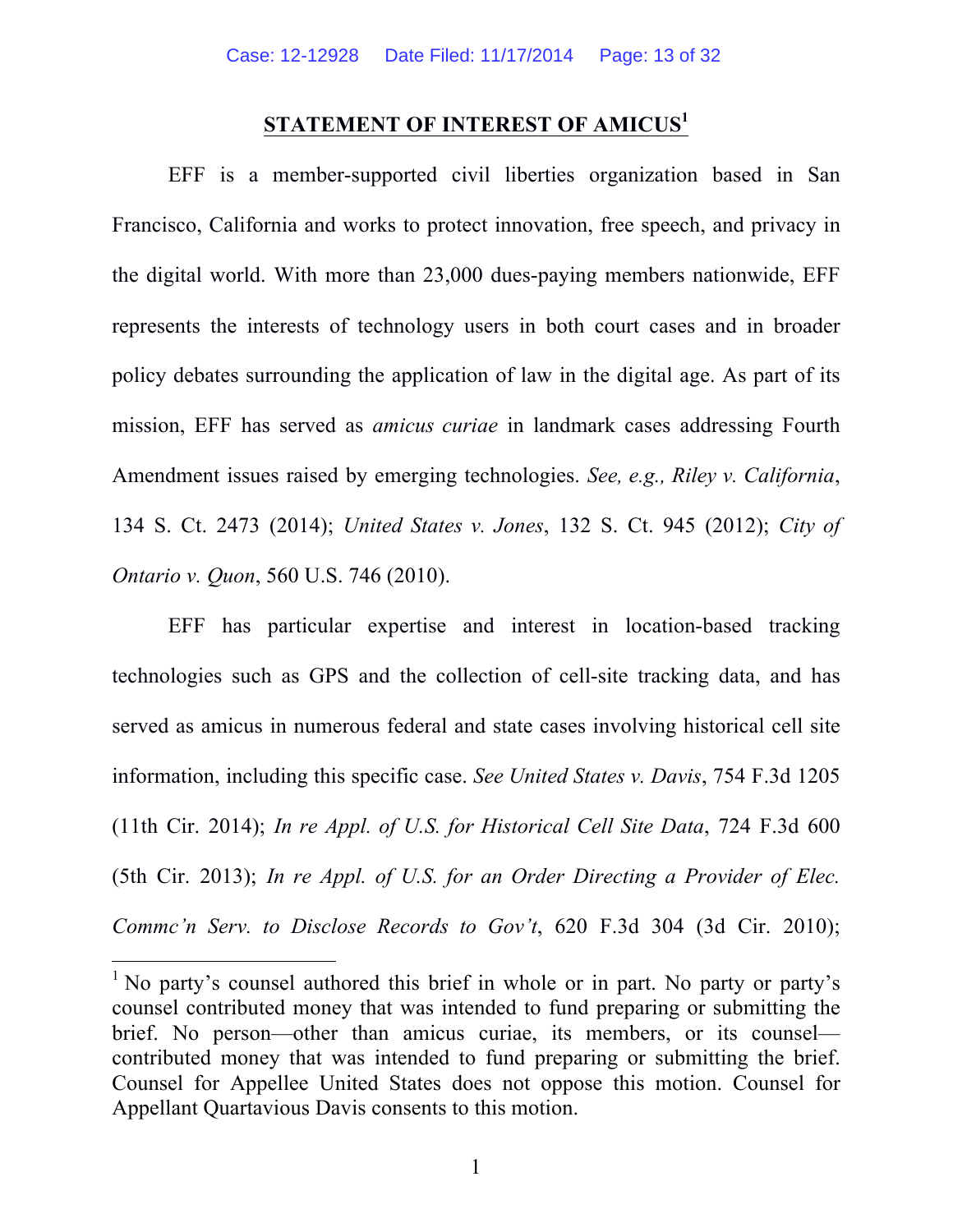*Commonwealth v. Augustine*, 4 N.E.3d 846 (2014); *United States v. Jones*, 908 F. Supp. 2d 203 (D.D.C. 2012). EFF has also been appointed to serve as amicus in a case involving a government application to obtain historical cell site data. *See In re Appl. of U.S. for an Order Authorizing Disclosure of Historical Cell Site Info. for Telephone No. [Redacted]*, --- F. Supp. 2d ---, 2014 WL 1395082 (D.D.C. April 17, 2014) (Facciola, M.J.).

#### **STATEMENT OF THE ISSUE**

Whether the government violated the Fourth Amendment when it obtained 67 days' worth of Defendant's cell phone location information without a warrant.

#### **SUMMARY OF ARGUMENT**

In the 35 years since the Supreme Court decided *Smith v. Maryland*, 442 U.S. 735 (1979), the capacity for technology to reveal unexpectedly detailed information about our lives has increased exponentially. Where, in *Smith*, the government recorded the numbers dialed and received on one phone at one location for three days, today the government can obtain not just those numbers but also all the locations the phone's owner traveled while the phone was able to make or receive a call. This technology was "nearly inconceivable just a few decades ago." *Riley v. California*, 134 S. Ct. 2473, 2484 (2014). As the Supreme Court recognized in *Kyllo v. United States*, given advances in technology, courts must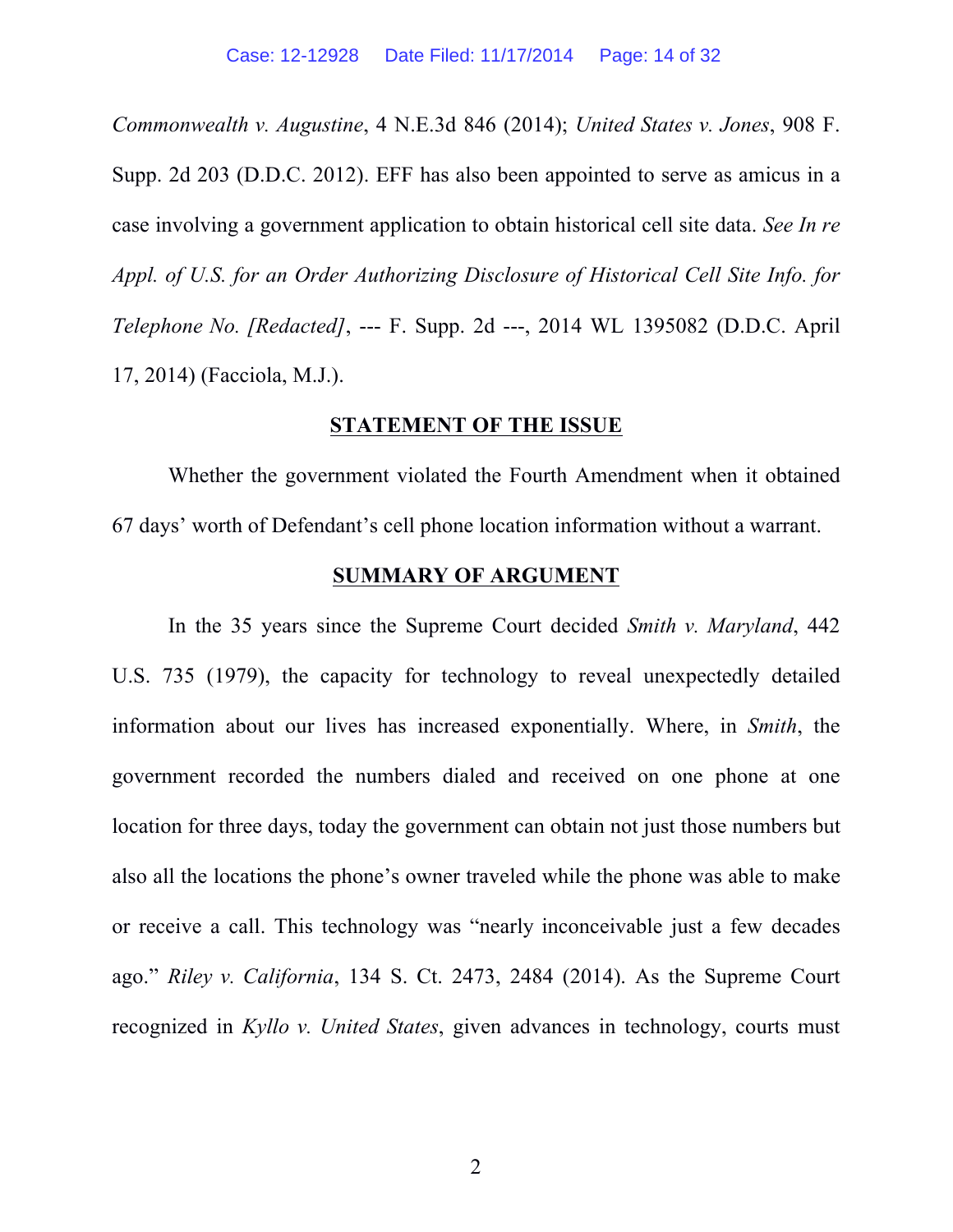increasingly address "what limits there are upon this power of technology to shrink the realm of guaranteed privacy." *Kyllo*, 533 U.S. 27, 34 (2001).

Courts and legislatures across the country are responding to changing technologies by pushing beyond the case law of 35 years ago and recognizing greater privacy protections for the data—including location information—we store on our devices, in the "cloud," and with third parties. As more Americans have a subjective expectation of privacy in their location data, these expectations necessarily become ones that "society is prepared to recognize [are] 'reasonable,'" and thus protected by the Fourth Amendment. *Katz v. United States*, 389 U.S. 347, 361 (1967) (Harlan, J., concurring).

The panel opinion below recognized this reality, finding "the exposure of the cell site location information [("CSLI")] can convert what would otherwise be a private event into a public one," thus triggering a Fourth Amendment reasonable expectation of privacy. *United States v. Davis*, 754 F.3d 1205, 1216 (11th Cir. 2014). The *en banc* court should affirm the panel opinion and require the government to use a probable cause search warrant to obtain historical CSLI.

3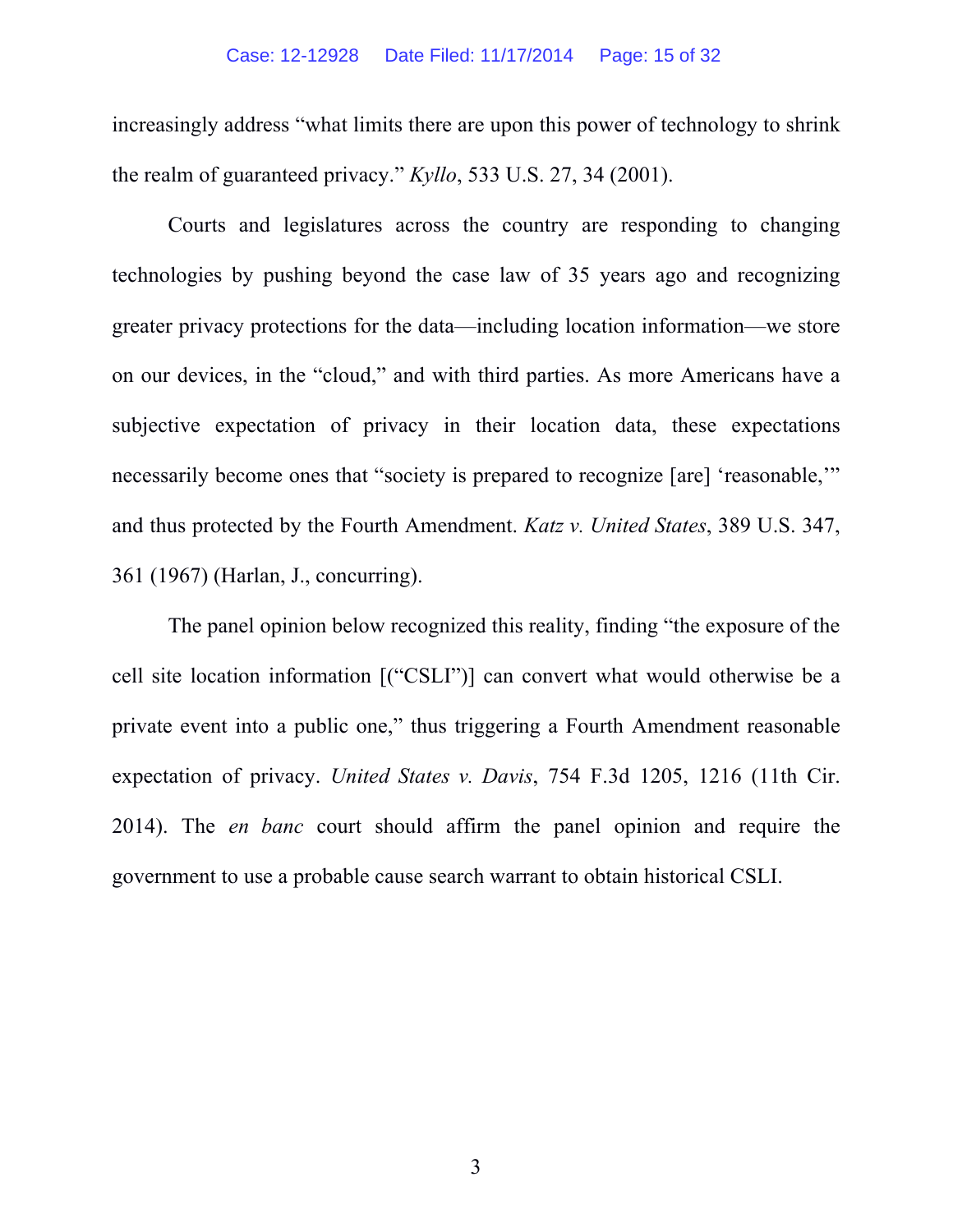### **ARGUMENT**

## **I. AMERICANS HAVE A SUBJECTIVE EXPECTATION OF PRIVACY IN LOCATION INFORMATION.**

Owning a cell phone is not a luxury; today more than  $90\frac{6}{3}$  of all American adults have a cell phone, and landline phones are becoming increasingly obsolete.<sup>3</sup> Cell phones generate a staggering amount of data about where the phone's owner has travelled throughout her daily life, including through CSLI. Society is increasingly recognizing that location data like this deserves "the most scrupulous protection from government invasion." *Oliver v. United States*, 466 U.S. 170, 178 (1984) (citation omitted).

Many federal and state courts have recognized an expectation of privacy in location and phone records generally and CSLI specifically. As more people live in states where these records are deemed private, the government cannot assert it is unreasonable to expect privacy in them. Thus, the panel was correct to require a probable cause search warrant to obtain CSLI.

<sup>&</sup>lt;sup>2</sup> Pew Research Center, "Cell Phone Ownership Hits 91% of Adults," (June 6, 2013) http://www.pewresearch.org/fact-tank/2013/06/06/cell-phone-ownershiphits-91-of-adults/.

<sup>&</sup>lt;sup>3</sup> See National Journal, "Americans Continue to Drop Their Landline Phones," (December 18, 2013) http://www.nationaljournal.com/hotline-on-call/americanscontinue-to-drop-their-landline-phones-20131218 (citing CDC statistics finding 36.5% of U.S. adults live in household with no landline phone).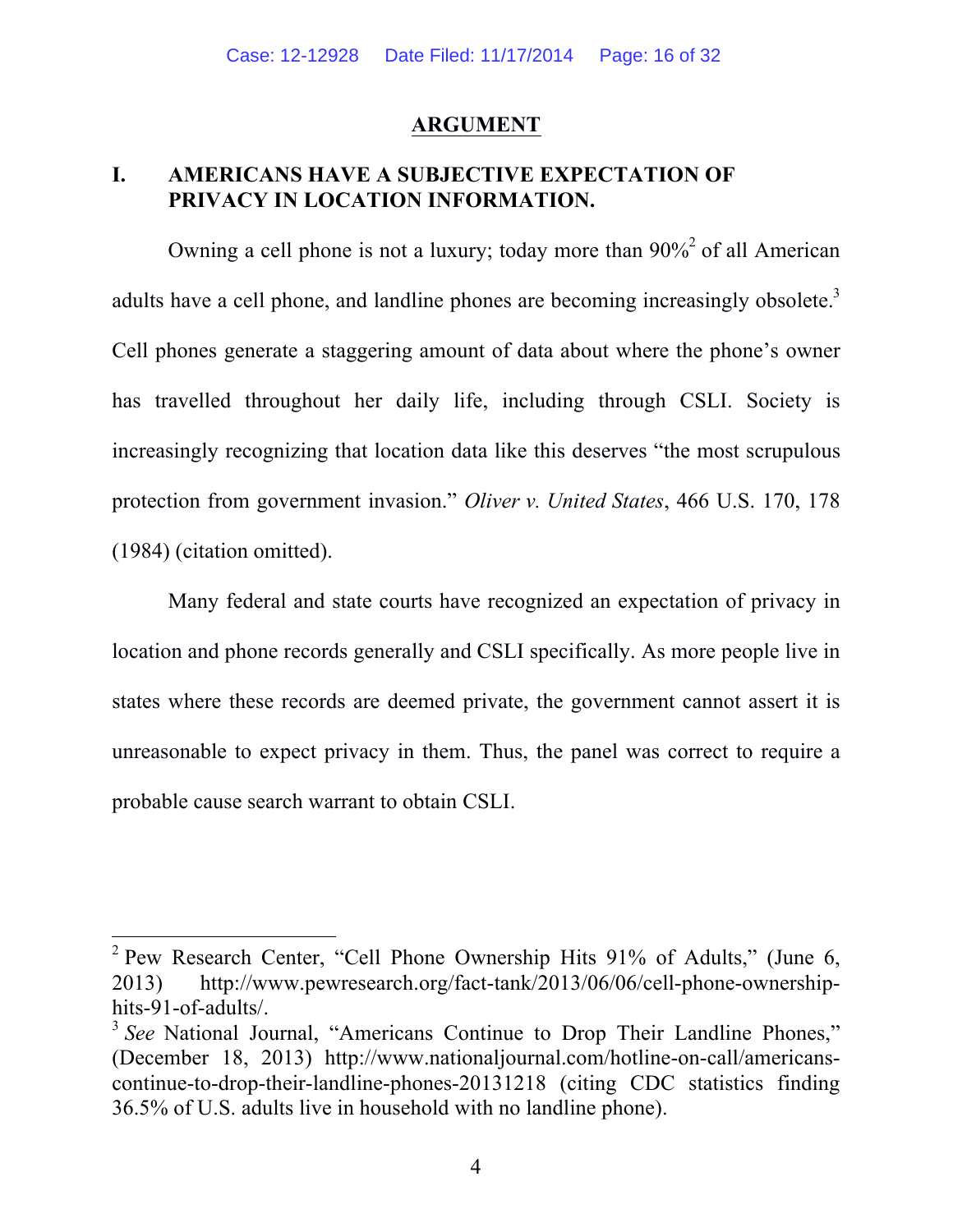## **A. Research Shows Americans Believe the Data on and Generated by their Cell Phones is Private.**

For the Fourth Amendment to apply, a person must have "exhibited an actual expectation of privacy." *Bond v. United States*, 529 U.S. 334, 338 (2000). Recent studies show Americans expect privacy in the data stored on and generated by their cell phones, including location information. Just this month, the Pew Research Center found that 82% of Americans consider the details of their physical location over time to be sensitive information—more sensitive than their relationship history, religious or political views, or the content of their text messages. <sup>4</sup> In 2012, the Pew Center found that cell phone owners take a number of steps to protect access to their personal information and mobile data, and more than half of phone owners with mobile apps have uninstalled or decided to not install an app due to concerns about the privacy in their personal information.<sup>5</sup> In addition, more than 30% of smart phone owners polled took affirmative steps to safeguard their privacy: 19% turned off location tracking on their phones and 32% cleared their browsing or search history.<sup>6</sup> The numbers are higher for teenagers,

 <sup>4</sup> Pew Research Center, "Public Perceptions of Privacy and Security in the Post-Snowden Era," 36-37 (Nov. 2014) http://www.pewinternet.org/2014/11/12/publicprivacy-perceptions/ (50% of respondents believed location information was "very sensitive").

<sup>&</sup>lt;sup>5</sup> Pew Research Internet Project, "Privacy and Data Management on Mobile Devices," (Sept. 5, 2012) http://www.pewinternet.org/2012/09/05/privacy-anddata-management-on-mobile-devices/.  $^6$  *Id*.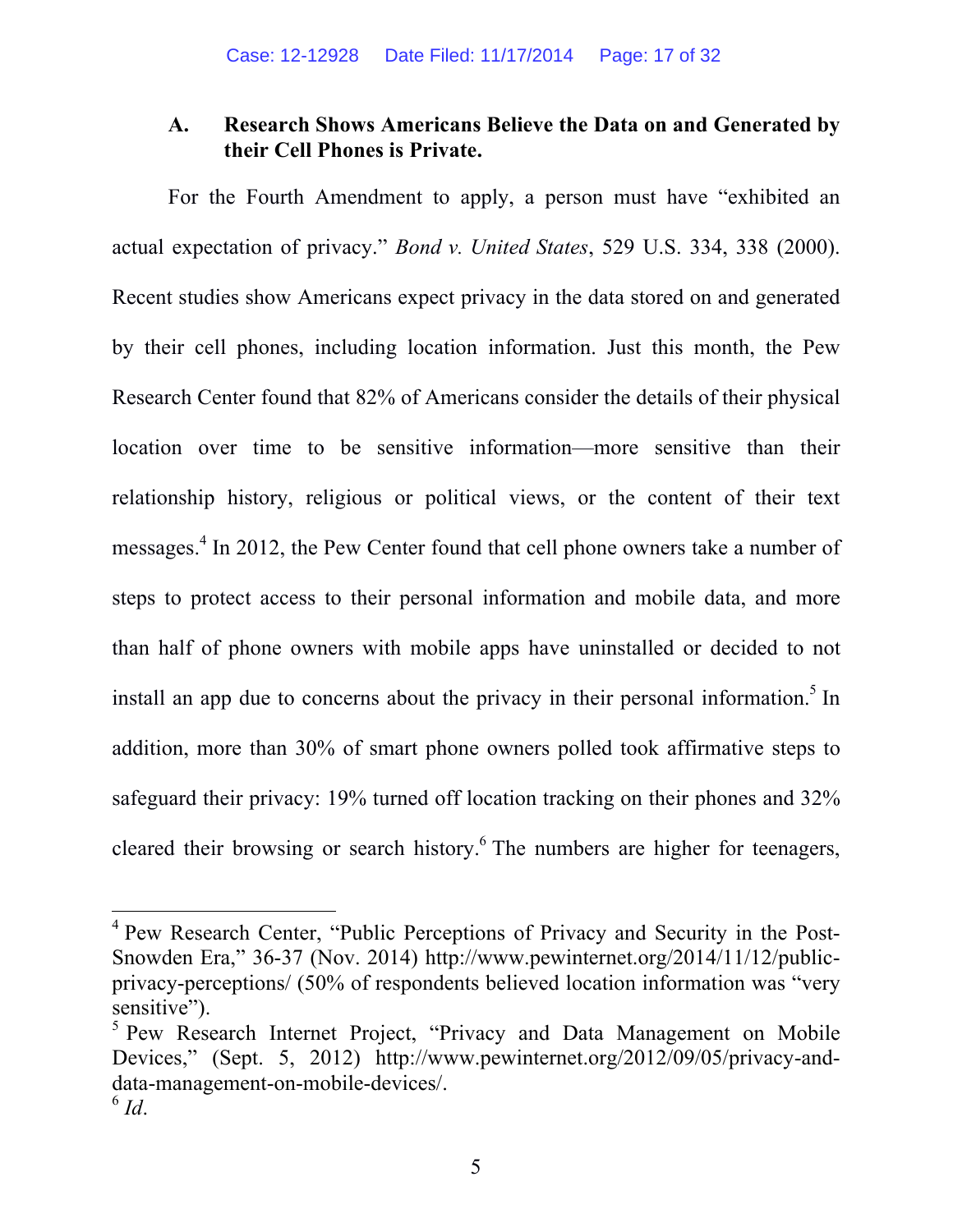with Pew reporting 46% of teenagers turned location services off.<sup>7</sup> A 2013 survey conducted on behalf of the Internet company TRUSTe found 69% of American smart phone users did not like the idea of being tracked.<sup>8</sup> And a 2009 Carnegie Mellon survey of perceptions about location-sharing technologies showed that participants believed the risks of location-sharing technologies outweighed the benefits and were "extremely concerned" about controlling access to their location information.<sup>9</sup>

These studies show Americans have a subjective expectation of privacy in their phone records and location information.

## **B. Courts Recognize the Privacy Implications of Location Information.**

Given these statistics, it is unsurprising that courts around the country have also recognized the privacy implications of location information. In 2012, the Supreme Court suggested in *United States v. Jones*, that people expect their otherwise public movements on the street to remain private. 132 S. Ct. 945 (2012). Although the Court ultimately held that placing a GPS tracking device on a car was

<sup>8</sup> Truste, "TRUSTe Study Reveals Smartphone Users More Concerned About Mobile Privacy Than Brand or Screen Size," (Sept. 5, 2013) http://www.truste.com/blog/2013/09/05/truste-study-reveals-smartphone-usersmore-concerned-about-mobile-privacy-than-brand-or-screen-size/.

<sup>&</sup>lt;sup>7</sup> Pew Research Internet Project, "Location-Based Services" (Sept. 12, 2013) http://www.pewinternet.org/2013/09/12/location-based-services/.

<sup>9</sup> Janice Y. Tsai, *et al*. "Location-Sharing Technologies: Privacy Risks and Controls," Carnegie Mellon University, 12 (Feb. 2010) http://cups.cs.cmu.edu/LBSprivacy/files/TsaiKelleyCranorSadeh\_2009.pdf.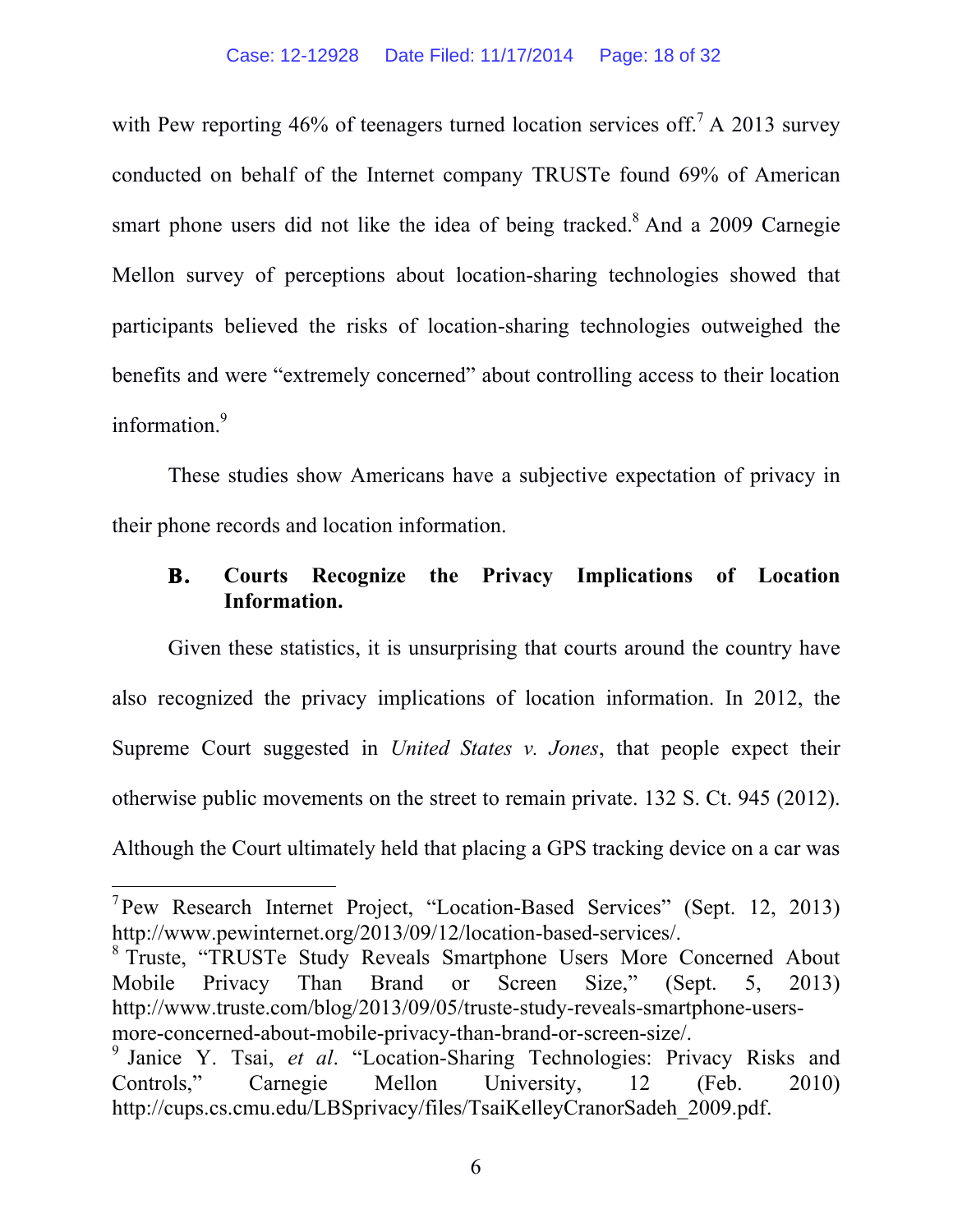#### Case: 12-12928 Date Filed: 11/17/2014 Page: 19 of 32

a "search" because it was a physical trespass onto private property, in two separate concurring opinions, five members of the Supreme Court recognized that location tracking could violate a reasonable expectation of privacy. Justice Sotomayor questioned "whether people reasonably expect that their movements will be recorded and aggregated in a manner that enables the Government to ascertain . . . their political and religious beliefs, sexual habits, and so on." *Id*. at 956 (Sotomayor, J., concurring). And Justice Alito wrote on behalf of three other justices, "society's expectation has been that law enforcement agents and others would not . . . secretly monitor and catalogue every single movement of an individual's car for a very long period." *Id.* at 964 (Alito, J., concurring).<sup>10</sup>

In the wake of *Jones*, several state and federal courts—including, most recently, the Florida Supreme Court—have recognized the privacy implications of location information and historical CSLI specifically. In protecting historical cell site data in *Commonwealth v. Augustine*, the Massachusetts Supreme Judicial Court—like the panel below in this case—recognized that this data may raise even greater privacy concerns than GPS tracking devices placed on a car because cell

 <sup>10</sup> Earlier this year, the Supreme Court in *Riley v. California* specifically cited Justice Sotomayor's concurring opinion in *Jones* as a reason to limit police searches of cell phones incident to arrest. 134 S. Ct. at 2490. *Riley* recognized the privacy implications of location information, noting that cell phones store data that can "reveal where a person has been," making it possible to "reconstruct someone's specific movements down to the minute, not only around town but also within a particular building." *Id.* (citing *Jones*, 132 S. Ct. at 955 (Sotomayor, J., concurring)).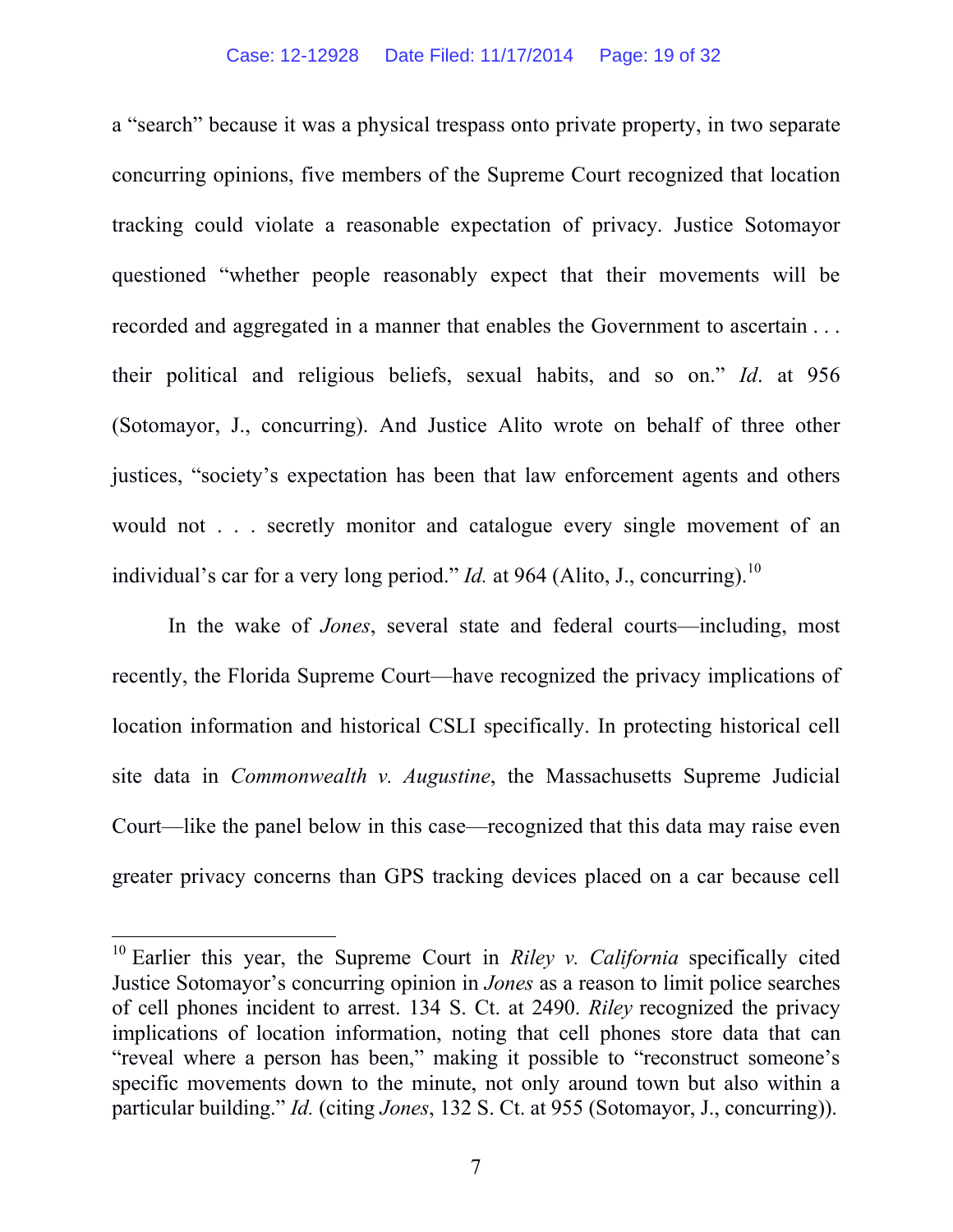#### Case: 12-12928 Date Filed: 11/17/2014 Page: 20 of 32

site data can track "the user's location far beyond the limitations of where a car can travel"—including into "constitutionally protected areas" like a home. 4 N.E. 3d 846, 861-62 (Mass. 2014); *see also Davis*, 754 F.3d at 1216 ("while it may be the case that even in light of the *Jones* opinion, GPS location information on an automobile would be protected only in the case of aggregated data, even one point of cell site location data can be within a reasonable expectation of privacy"). *Augustine* also noted historical cell site data gave police access to something it would never have with traditional law enforcement investigative methods: the ability "to track and reconstruct a person's past movements." *Id.* at 865.

Similarly, in *State v. Earls*, the New Jersey Supreme Court noted users should be "entitled to expect confidentiality in the ever-increasing level of detail that cell phones can reveal about their lives" and adopted a warrant requirement for historical CSLI. 70 A.3d 630, 644 (N.J. 2013). And just last month, the Florida Supreme Court noted "the close relationship an owner shares with his cell phone" makes "a cell phone's movements its owner's movements." *Tracey v. State*, --- So.3d ---, 2014 WL 5285929, \*18, (Fla. 2014). The court found a subjective expectation of privacy "in the location signals transmitted solely to enable the private and personal use of his cell phone, even on public roads." *Id.* at \*19**.**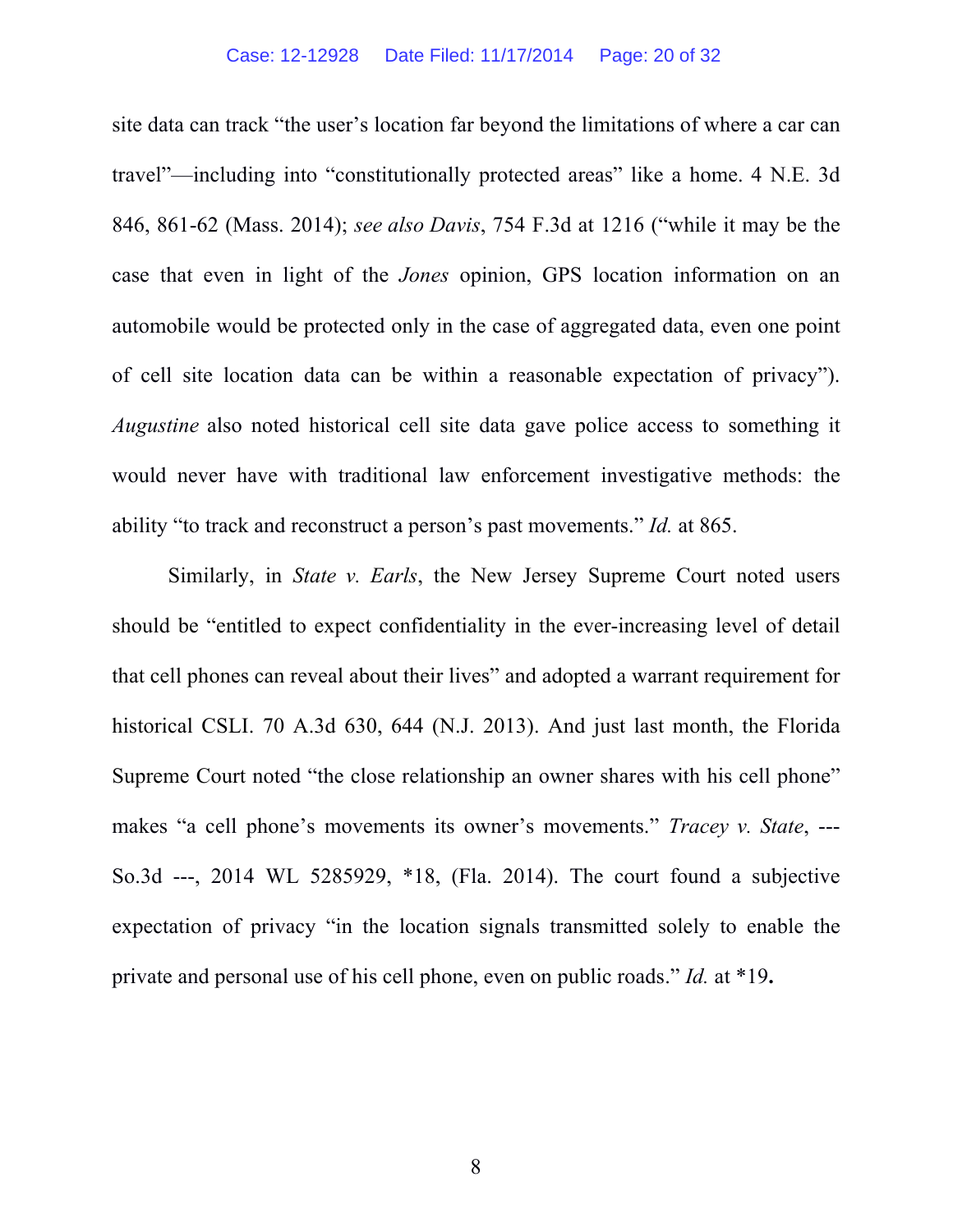## **II. AN EXPECTATION OF PRIVACY IN CELL PHONE DATA IS OBJECTIVELY REASONABLE EVEN THOUGH THE DATA IS HELD BY A PHONE COMPANY.**

This subjective expectation of privacy in CSLI is not defeated simply because this location information is exposed to the telephone company. Before the panel, the government relied on *Smith* to argue cell phone users have no expectation of privacy in historical CSLI because that data has been exposed to a third party. *See Davis*, 754 F.3d at 1216 (citing *Smith*, 442 U.S. at 742-44). According to the government, when a person voluntarily uses a cell phone, she knows the phone is sending information about her location to the phone company and thus cannot expect the phone company to keep that information private. But *Smith* does not alter the calculus here for two reasons.

First, the data here is significantly more revealing than the limited three days worth of call records at issue in *Smith*. The Supreme Court in *Riley v. California* recognized that cell phones store "qualitatively different" types of data compared to physical records and noted that because today's advanced technology can disclose much more revealing personal information than technologies of the past, the "scope of the privacy interests at stake" far exceeds that of any analogue in the physical world. 134 S. Ct. at 2490, 2491. Although, the government argued in *Riley* that cellphones are "materially indistinguishable" from physical items that may be searched without a warrant incident to arrest like the pack of cigarettes at issue in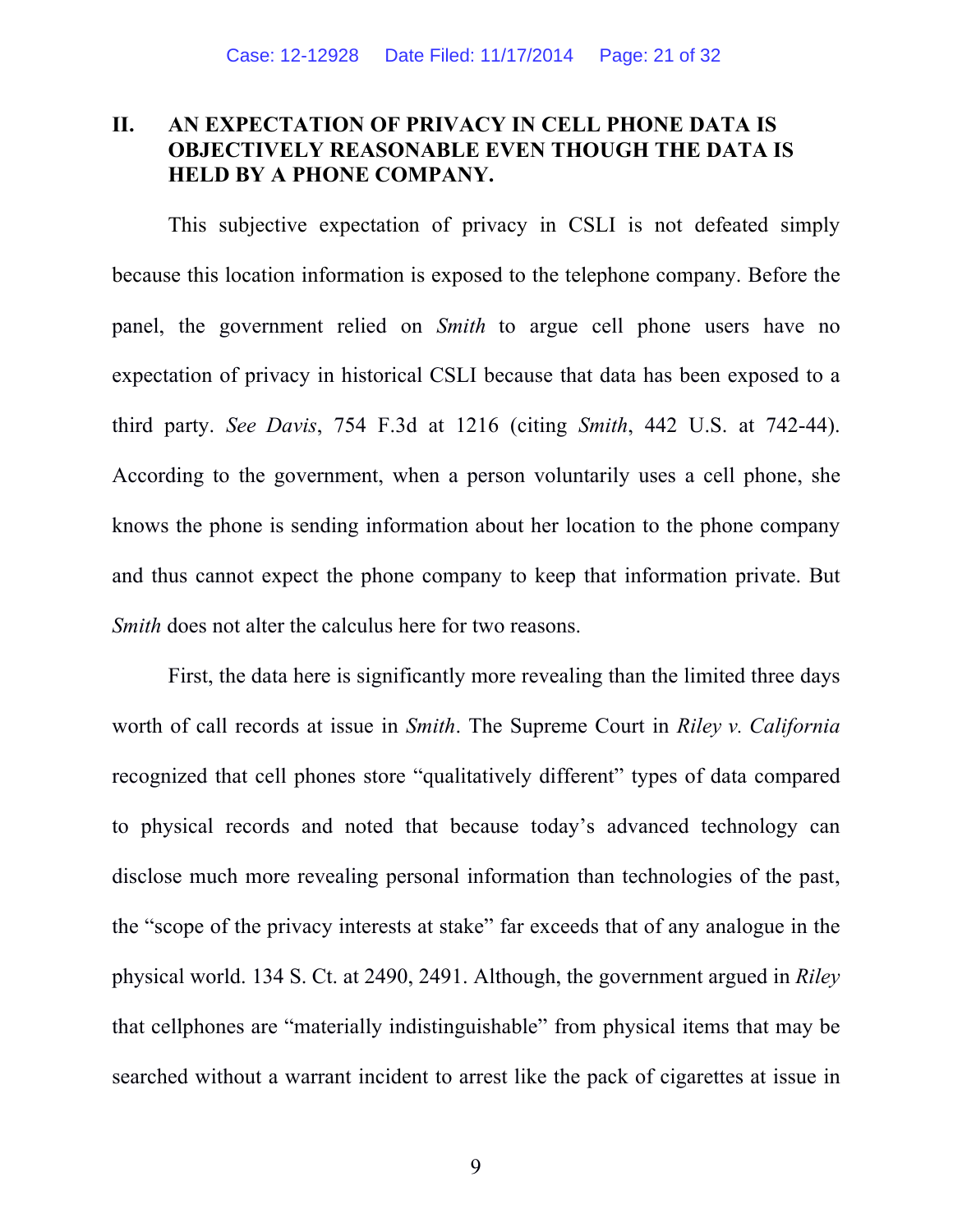*United States v. Robinson*, 414 U.S. 218, 236 (1973), the Court refused to equate the two. *Riley*, 134 S. Ct. at 2488-89. It believed comparing a search of all data on a cell phone to the search of physical items is "like saying a ride on horseback is materially indistinguishable from a flight to the moon. Both are ways of getting from point A to point B, but little else justifies lumping them together." *Riley*, 134 S. Ct. at 2488.

Similarly, here, because the data generated by CSLI is so different in quantity and quality from the data generated by a simple landline phone, this Court cannot rely only on antiquated cases to determine how to protect cell phone data, especially data that reveals sensitive location information. *Id*. at 2488-89. This Court has already recognized that "whether the analytical framework, much less the rationale" of *Smith* applies to modern technologies "is questionable and far from clearly established." *Rehberg v. Paulk*, 611 F.3d 828, 847 (11th Cir. 2010). Instead, this Court should look to actual societal understandings of privacy in cell phone data and location information to determine the protections necessary to satisfy the Fourth Amendment.

Second, *Smith* does not reflect the realities of modern society. Today we share much more information about ourselves with third parties merely as a byproduct of the differences in how we perform tasks today versus in the past whether it is writing emails instead of letters; collaborating on document drafting

10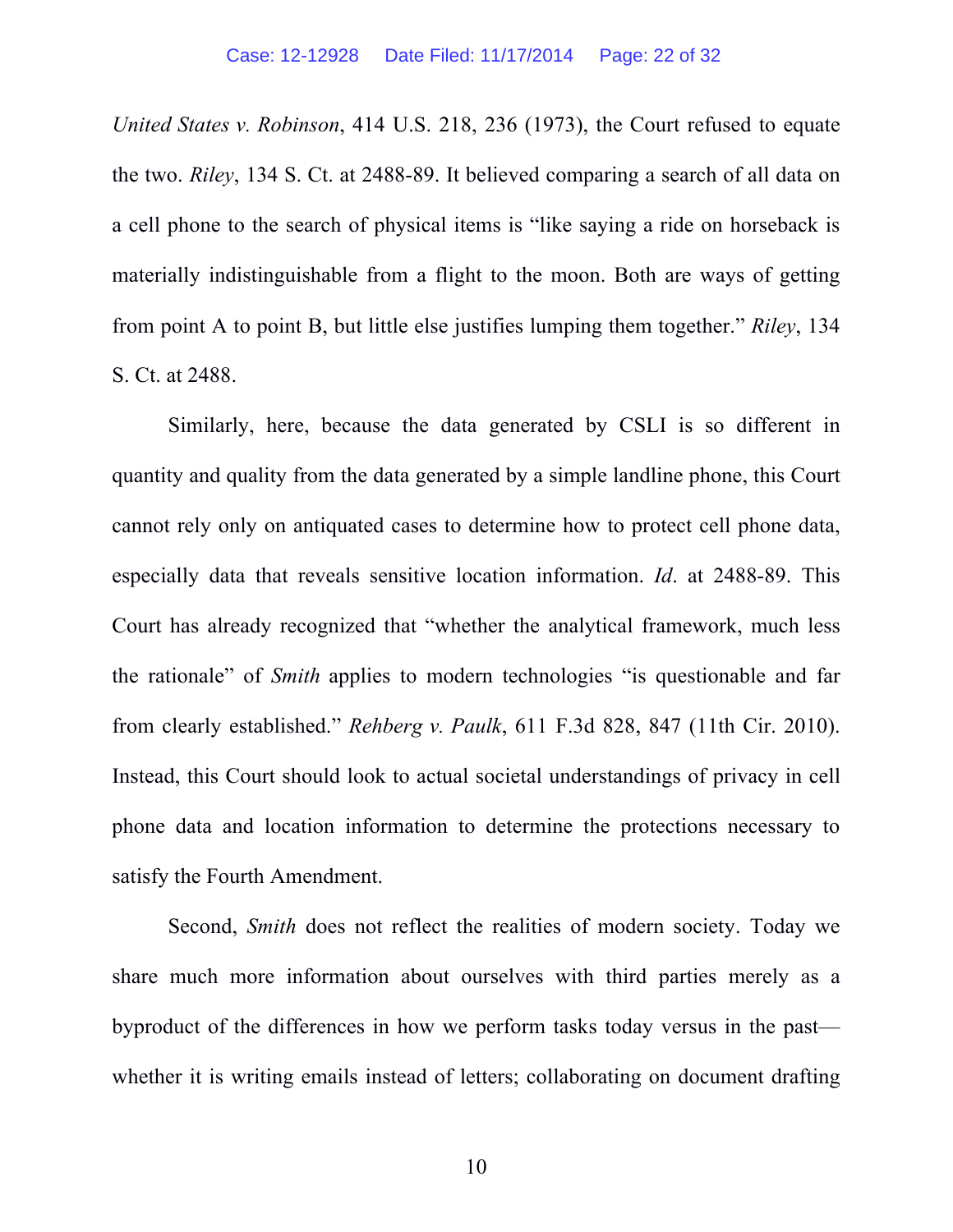online instead of through hard-copy printouts, or buying and reading books on our phones or Kindles versus purchasing a physical book at a bookstore to read later in the privacy of our own homes. As Justice Sotomayor noted in *Jones*, *Smith*'s basic "premise" is "ill suited to the digital age, in which people reveal a great deal of information about themselves to third parties in the course of carrying out mundane tasks." *Jones*, 132 S. Ct. at 957 (Sotomayor, J., concurring). Honing in on subjective expectations of privacy, Justice Sotomayor doubted "people would accept without complaint the warrantless disclosure" of information to the government like URLs they visit or the phone numbers they dial or text. *Id.*

Other courts have reached the same conclusions, both before and after *Jones*, finding expectations of privacy in data stored by third parties, including emails stored on a service provider's servers, *United States v. Warshak*, 631 F.3d 266 (6th Cir. 2010); patient prescription records stored in an online database, *Oregon Prescription Drug Monitoring Program v. DEA*, 998 F. Supp. 2d 957 (D. Ore. 2014); and even CSLI itself. *Augustine*, 4 N.E.3d at 850; *Earls*, 70 A.3d at 644. This includes the Florida Supreme Court, which has found an expectation of privacy in real-time CSLI notwithstanding *Smith* in part because cell phones are so "indispensable" that "cell phone tracking can easily invade the right to privacy in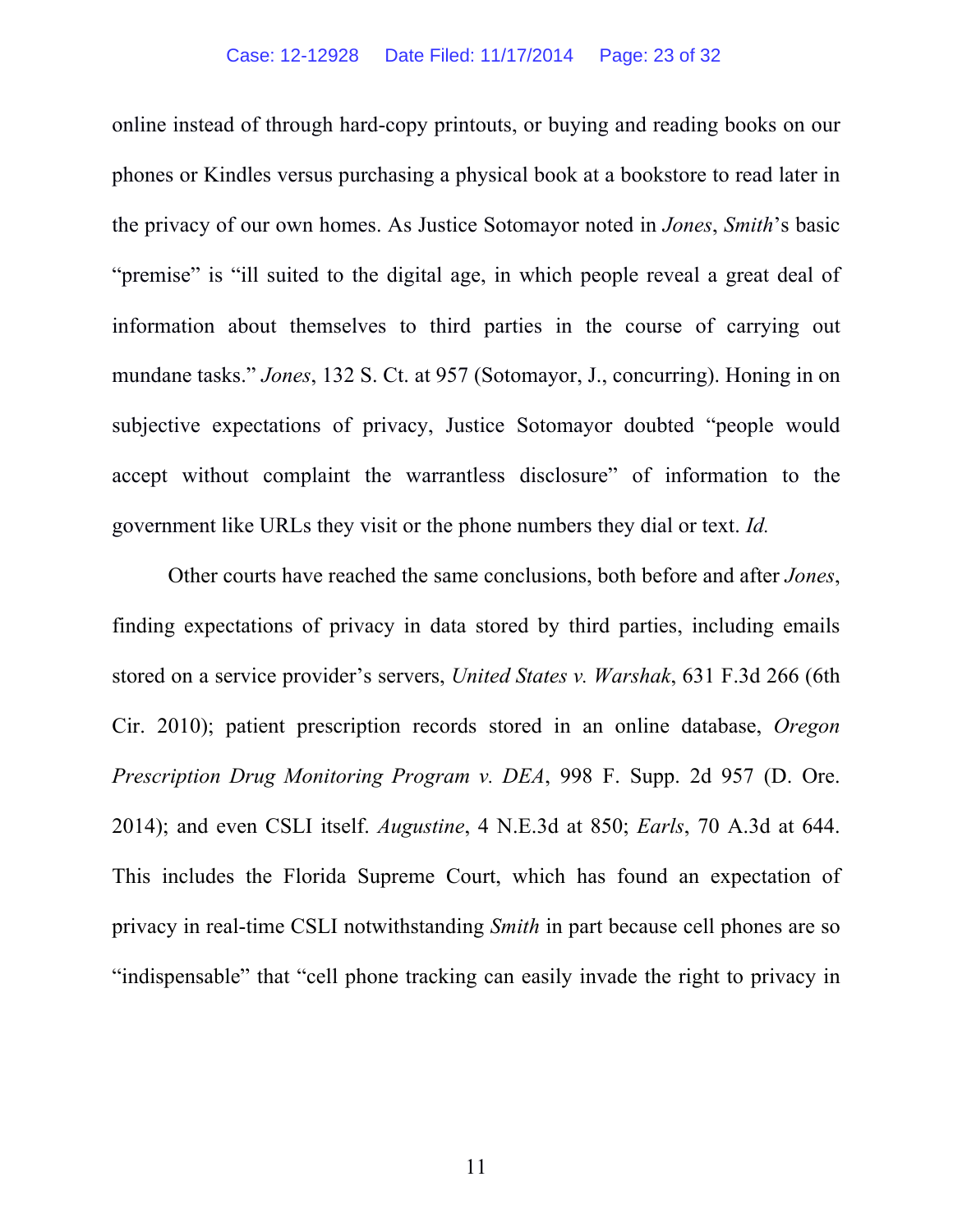one's home or other private areas." *Tracey*, 2014 WL 5285929 at \*17. <sup>11</sup> *Tracey* noted a person did not "voluntarily convey that information to the service provider for any purpose other than to enable use of his cell phone for its intended purpose" and rejected the "fiction" that people consent to warrantless cell phone tracking as a condition of carrying a cell phone. *Id.* at \*17, \*19.

For this reason, the government's argument that cell phone users especially those within this Court's jurisdiction in Florida—cannot expect location information to remain private once the data has been exposed to the phone company is incorrect. On the contrary, at a minimum all Floridians have been promised that, because cell phone data reveals detailed personal information, cell phone customers have a reasonable expectation of privacy in that data, even though it is held by a third party. *Tracey*, 2014 WL 5285929 at \*17. Ultimately, that means *Smith* does not control the outcome of this case. Just because technology is *capable* of disclosing what is otherwise private information about a person's specific location does not mean that a person has a lesser expectation of privacy under the Fourth Amendment.

 <sup>11</sup> The Court in *Tracey* analyzed the issue solely under the Fourth Amendment. *See Tracey*, 2014 WL 5285929 at \*5. But earlier Florida Supreme Court cases interpreting Florida's state constitution have also rejected *Smith* to find an expectation of privacy in phone and banking records, even though those records are held by a third party. *See State v. Shaktman*, 553 So.2d 148 (Fla. 1989) (expectation of privacy in phone records); *Winfield v. Div. of Pari-Mutuel Wagering, Dep't of Bus. Regulation*, 477 So.2d 544 (Fla. 1985) (expectation of privacy in banking records).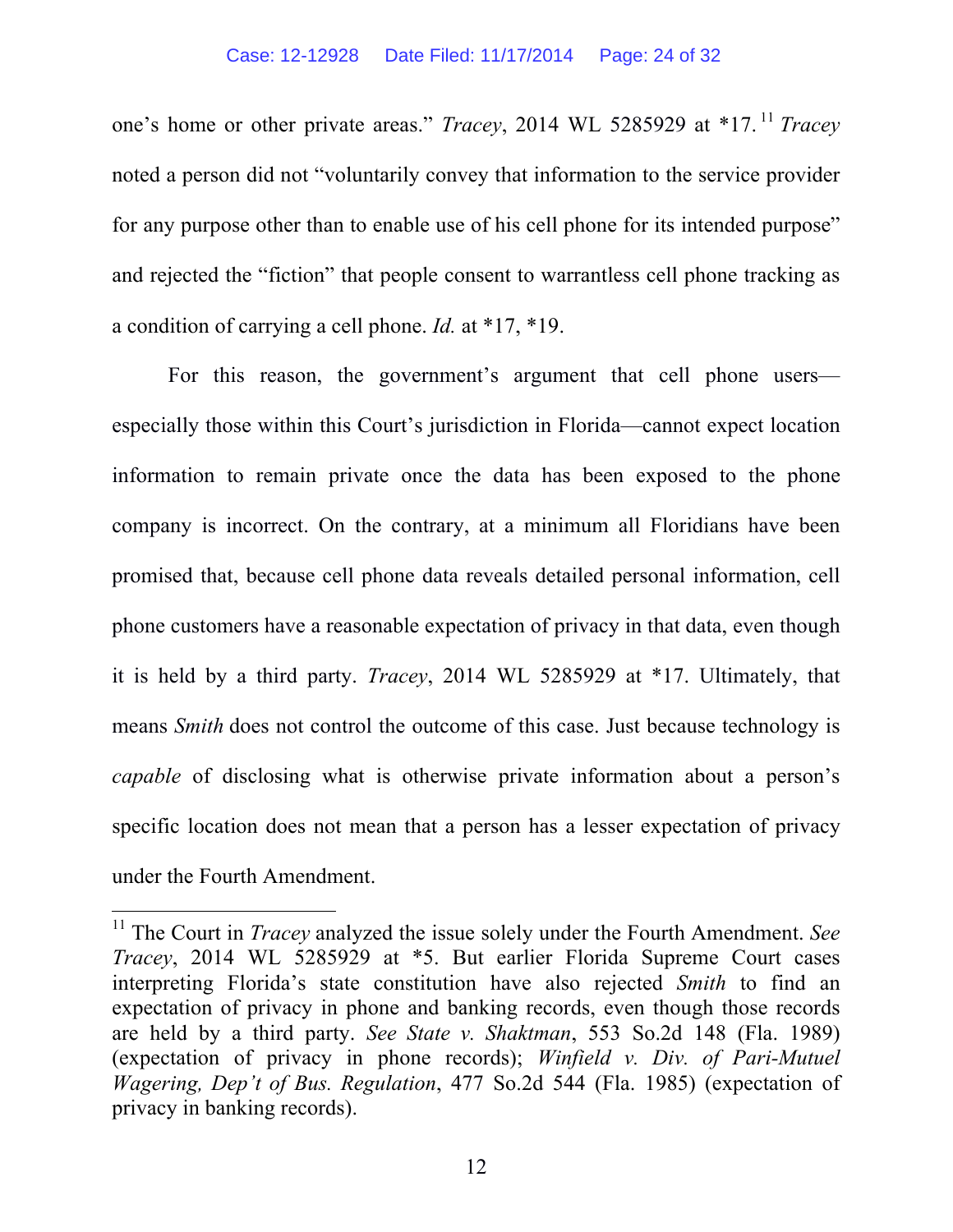## **III. THE NATIONWIDE TREND TOWARD GREATER PROTECTION FOR PRIVACY IN PHONE RECORDS AND LOCATION INFORMATION SHOWS SOCIETY RECOGNIZES THAT A PRIVACY INTEREST IN THIS DATA IS REASONABLE.**

Having established that people generally have a subjective expectation of privacy in their location, that advances in technology require changes in legal analyses, and that Floridians specifically have an expectation of privacy in phone records, the question remains whether broader society is prepared to recognize that subjective expectation of privacy as reasonable. The answer is yes.

A court reviewing the appropriate Fourth Amendment limits to be placed on searches must necessarily look to "societal understandings" of what should be considered private to determine reasonable expectations of privacy. *Oliver*, 466 U.S. at 178; *see also United States v. Brown*, 743 F.2d 1505, 1507 (11th Cir. 1984). Further, while the Fourth Amendment is not "a redundant guarantee of whatever limits on search and seizure legislatures might have enacted," *Virginia v. Moore*, 553 U.S. 164, 168 (2008), the existence of both federal and state statutory protection for certain kinds of information helps inform whether society has determined that a particular expectation of privacy is reasonable. *See, e.g., United States v. Maynard*, 615 F.3d 544, 564 (D.C. Cir. 2010) ("state laws are indicative that prolonged GPS monitoring defeats an expectation of privacy that our society recognizes as reasonable"); *Doe v. Broderick*, 225 F.3d 440, 450 (4th Cir. 2000) (federal statutory protection "is relevant to the determination of whether there is a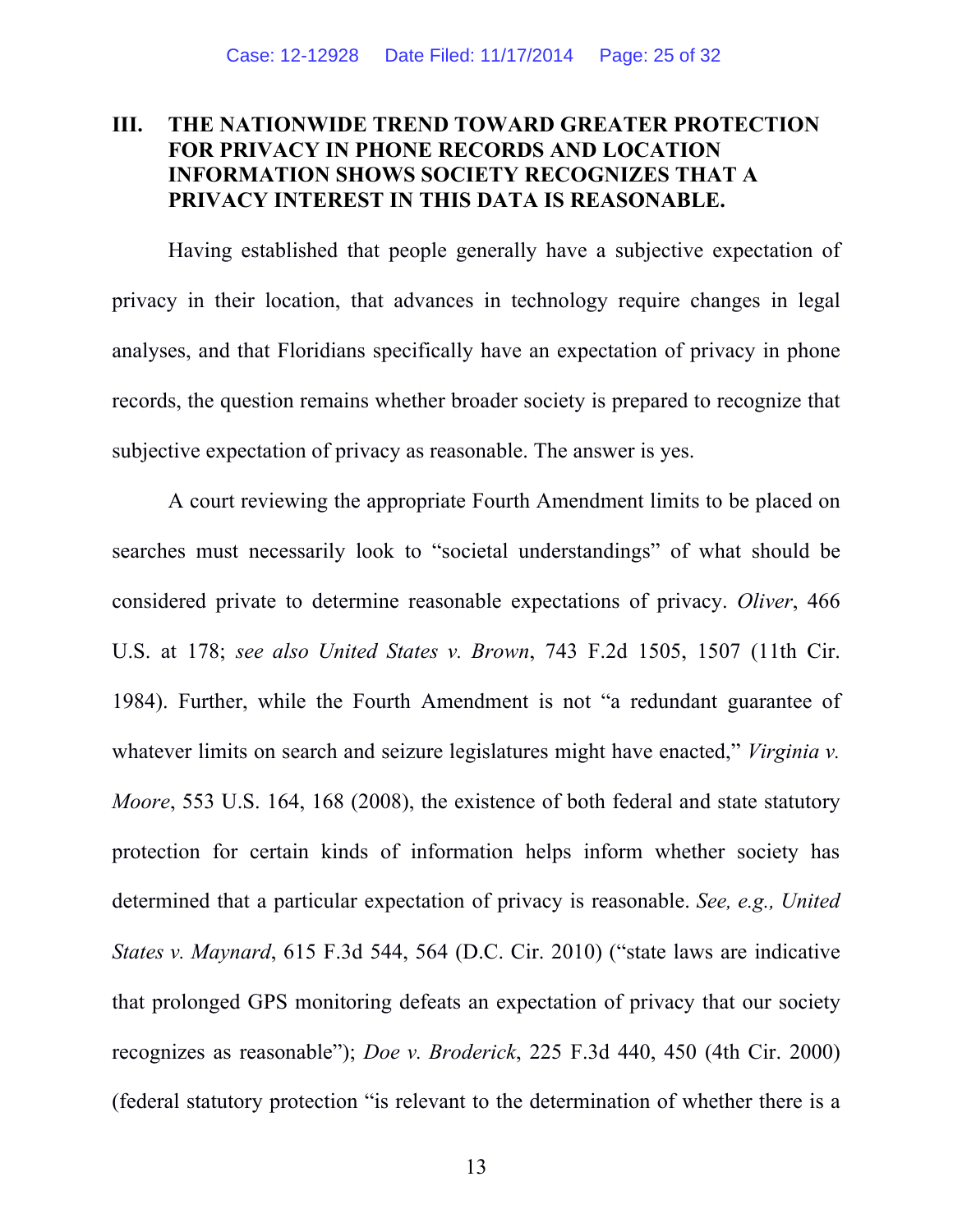#### Case: 12-12928 Date Filed: 11/17/2014 Page: 26 of 32

'societal understanding'" of a legitimate expectation of privacy in medical records); *United States v. Nerber*, 222 F.3d 597, 604-05 (9th Cir. 2000) (federal wiretap statute is "strong evidence" that society would find warrantless video surveillance unreasonable).

The societal recognition of privacy in phone records and location information is reflected in federal and state cases and state statutes deeming this data to be private. After *Smith* was decided, courts in California, Colorado, Hawaii, Idaho, Illinois, New Jersey, Pennsylvania, Washington and Florida all rejected *Smith*, finding those states' residents had a reasonable expectation of privacy under their state constitutions in dialed phone numbers—notwithstanding the fact those records are held by the phone provider.<sup>12</sup> By statute, Georgia and Oregon required police to demonstrate probable cause to install and operate a pen register to obtain dialed phone numbers. $^{13}$ 

 <sup>12</sup> *See People v. Blair*, 602 P.2d 738, 746 (Cal. 1979); *People v. Sporleder*, 666 P.2d 135, 141-43 (Colo. 1983); *State v. Rothman*, 779 P.2d 1, 7-8 (Haw. 1989); *State v. Thompson*, 760 P.2d 1162, 1165-67 (Id. 1988); *People v. DeLaire*, 610 N.E.2d 1277, 1282 (Ill.Ct.App. 1993); *State v. Hunt*, 450 A.2d 952, 955-57 (N.J. 1982); *Commonwealth v. Melilli*, 555 A.2d 1254, 1256-59 (Pa. 1989); *State v. Gunwall*, 720 P.2d 808, 813-17 (Wash. 1986); *State v. Shaktman*, 553 So.2d 148 (Fla. 1989); *see generally* Stephen E. Henderson, *Learning From all Fifty States: How to Apply the Fourth Amendment and its State Analogs to Protect Third Party Information from Unreasonable Search*, 55 Cath. U. L. Rev. 373 (2006).<br><sup>13</sup> *See Ellis v. State*, 353 S.E.2d 19, 21-22 (Ga. 1987) (pen register is "device"

under Ga. Code Ann. § 16-11-64(b) whose installation requires probable cause search warrant); O.R.S. § 165.663.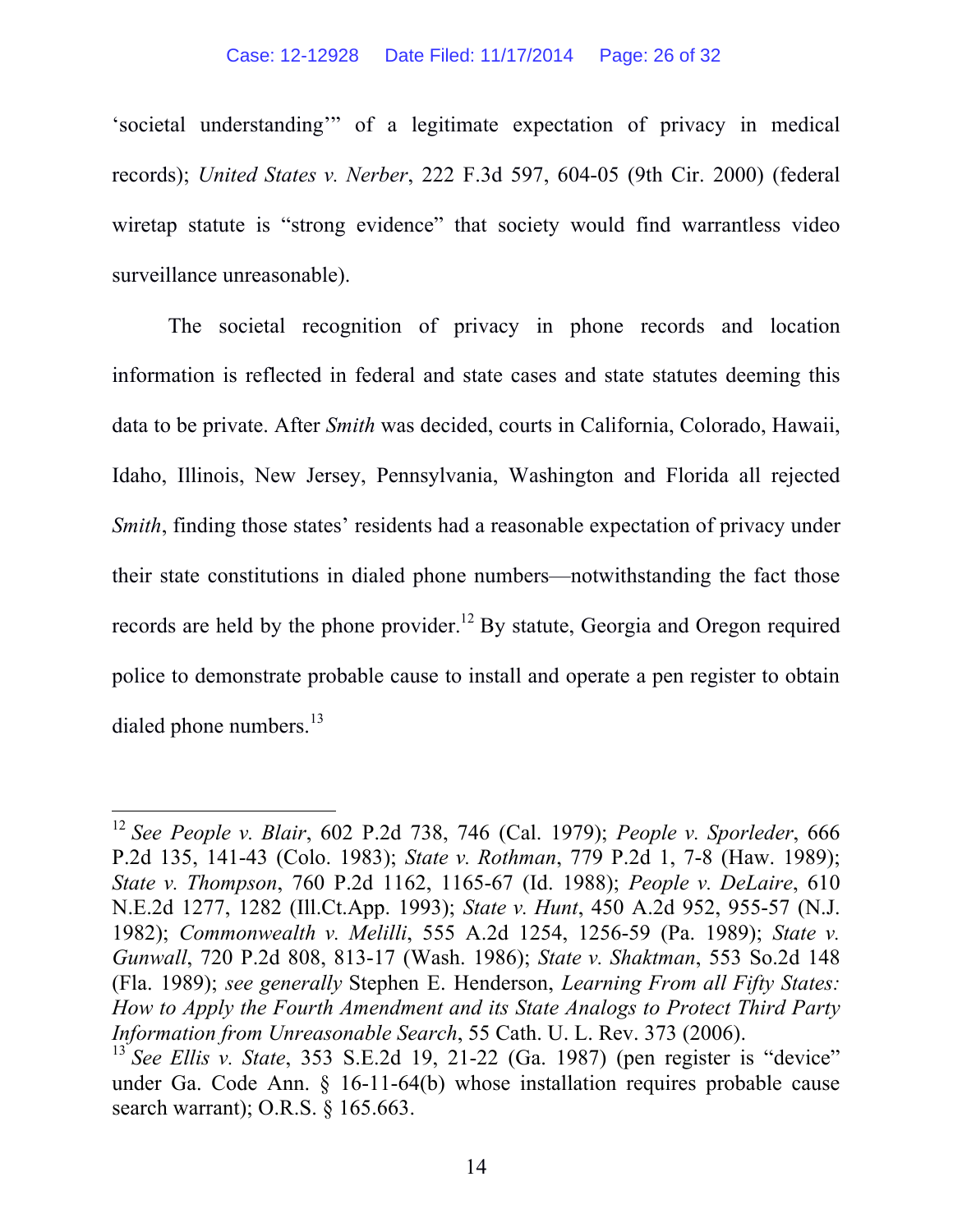Then, as technology continued to advance but before *Jones* was decided, the state supreme courts of New York, Oregon, and Washington held that people could reasonably expect privacy in their location, meaning that using technology to track a person's movements was a Fourth Amendment "search."<sup>14</sup> Five state legislatures passed statutes requiring police to obtain a probable cause search warrant to track a person's location with a tracking device like a GPS—even when the person is traveling in public places.<sup>15</sup> This meant that even before the Supreme Court addressed the question of whether Americans have a reasonable expectation of privacy in their location information, seven states—representing nearly 20% of the United States population<sup>16</sup>—already recognized this privacy right.

After *Jones*, the number of people across the country reasonably expecting privacy in their location has increased, as more courts have recognized that an expectation of privacy in a person's location means technologies like GPS or realtime cell phone tracking are Fourth Amendment "searches" under *Katz*. <sup>17</sup> That

 <sup>14</sup> *See, e.g., People v. Weaver*, 909 N.E.2d 1195, 1201 (N.Y. 2009) (GPS); *State v. Campbell*, 759 P.2d 1040, 1048-49 (Or. 1988) (use of radio transmitter to locate automobile); *State v. Jackson*, 76 P.3d 217, 223-24 (Wash. 2003) (GPS).

<sup>15</sup> *See* Haw. Rev. Stat. § 803-44.7(b); Okla. Stat. Ann. tit. 13, § 177.6(A); Or. Rev. Stat. Ann. § 133.619(6); 18 Pa. Cons. Stat. Ann. § 5761(c)(4); S.C. Code Ann. § 17-30-140(b)(2).<br><sup>16</sup> This figure is based on 2013 population data for each state, as projected by the

U.S. Census. *See* United States Census Bureau, "Quick Facts," http://quickfacts.census.gov/qfd/index.html.

<sup>17</sup> *Commonwealth v. Rousseau*, 990 N.E.2d 543, 552-53 (Mass. 2013) (GPS); *Commonwealth v. Rushing*, 71 A.3d 939, 961-64 (Pa. Sup. Ct. 2013), *appeal*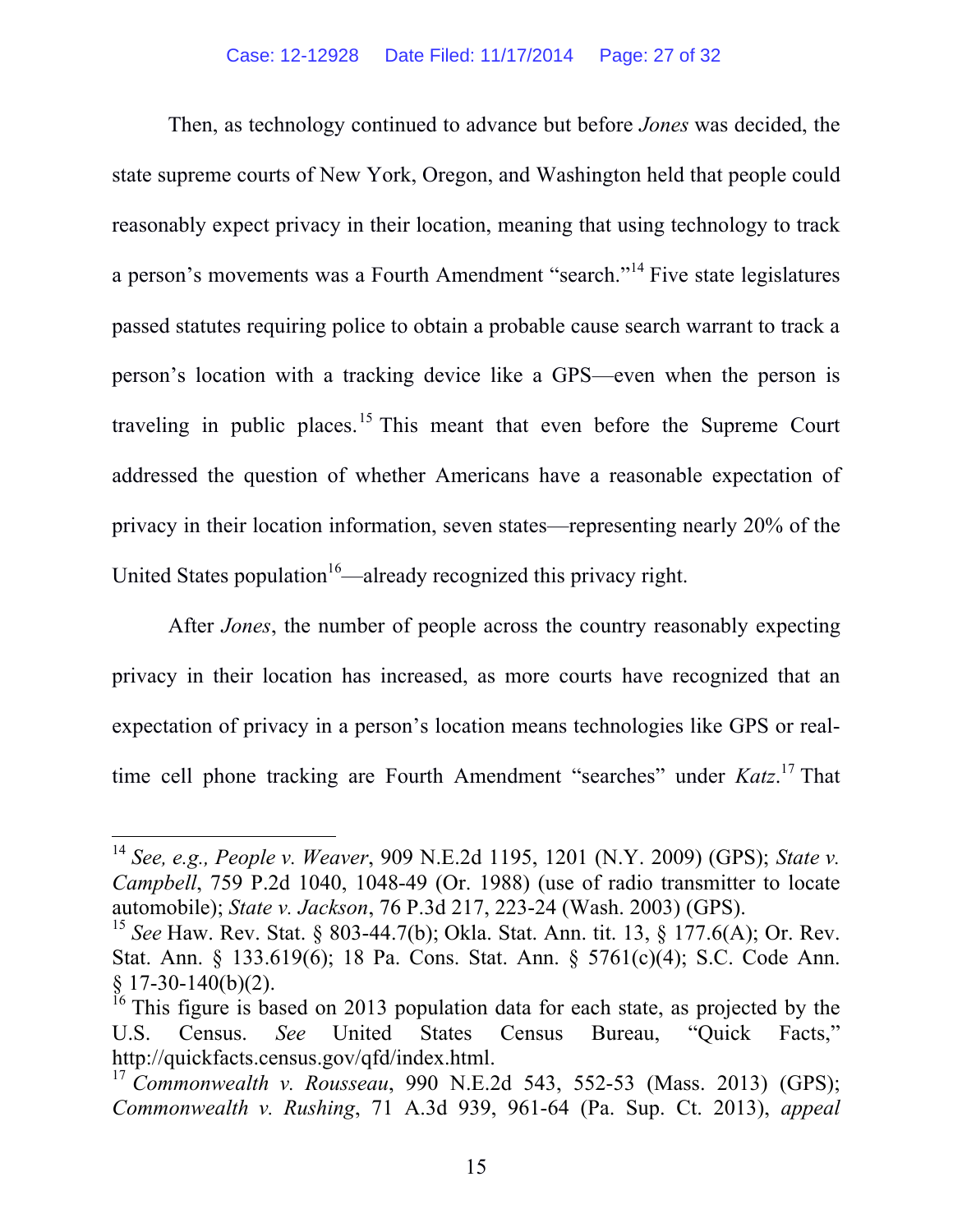#### Case: 12-12928 Date Filed: 11/17/2014 Page: 28 of 32

includes the Florida Supreme Court's decision in *Tracey*, discussed above, which requires police to obtain a search warrant to track a cell phone's location in real time. *Tracey*, 2014 WL 5285929 at \*19-20.

Courts and state legislatures have also extended privacy protections to historical CSLI. The high courts in Massachusetts and New Jersey—relying in part on Justice Sotomayor's concurrence in *Jones*—recognized a reasonable expectation of privacy in historical CSLI under their respective state constitutions and required police use a search warrant to obtain that information. *Augustine*, 4 N.E.3d at 850; *Earls*, 70 A.3d at 644. Five more states legislated privacy protections for historical cell site data, with Colorado, Maine, Minnesota, Montana and Utah passing statutes expressly requiring law enforcement to apply for a search warrant to obtain this data.<sup>18</sup>

In sum, the number of people in the United States—and in Florida specifically—who have been promised by court decision or legislation that information about where they have been is private has never been higher. The

<u> 1989 - Andrea San Andrea San Andrea San Andrea San Andrea San Andrea San Andrea San Andrea San Andrea San An</u>

*granted on other grounds* 84 A.3d 699 (2014) (cell phone signal); *State v. Brereton*, 826 N.W.2d 369, 379 (Wis. 2013) (GPS); *United States v. Powell*, 943 F. Supp. 2d 759, 776-77 (E.D. Mich. 2013) (real time cell site tracking); *State v. Zahn*, 812 N.W.2d 490, 496-499 (S.D. 2012) (GPS); *United States v. Lopez*, 895 F. Supp. 2d 592, 602 (D. Del. 2012) (GPS).

<sup>18</sup> *See* Colo. Rev. Stat. Ann. § 16-3-303.5(2); 16 Maine Rev. Stat. Ann. § 648; Minn. Stat. Ann. §§ 626A.28(3)(d), 626A.42(2); Mont. Code Ann. § 46-5- 110(1)(a); Utah Code Ann.  $\S$  77-23c-102(1)(a). A number of states have passed laws requiring police obtain a search warrant only to track a cell phone in real time. *See, e.g.,* Ind. Code 35-33-5-12; Wis. Stat. Ann. § 968.373(2).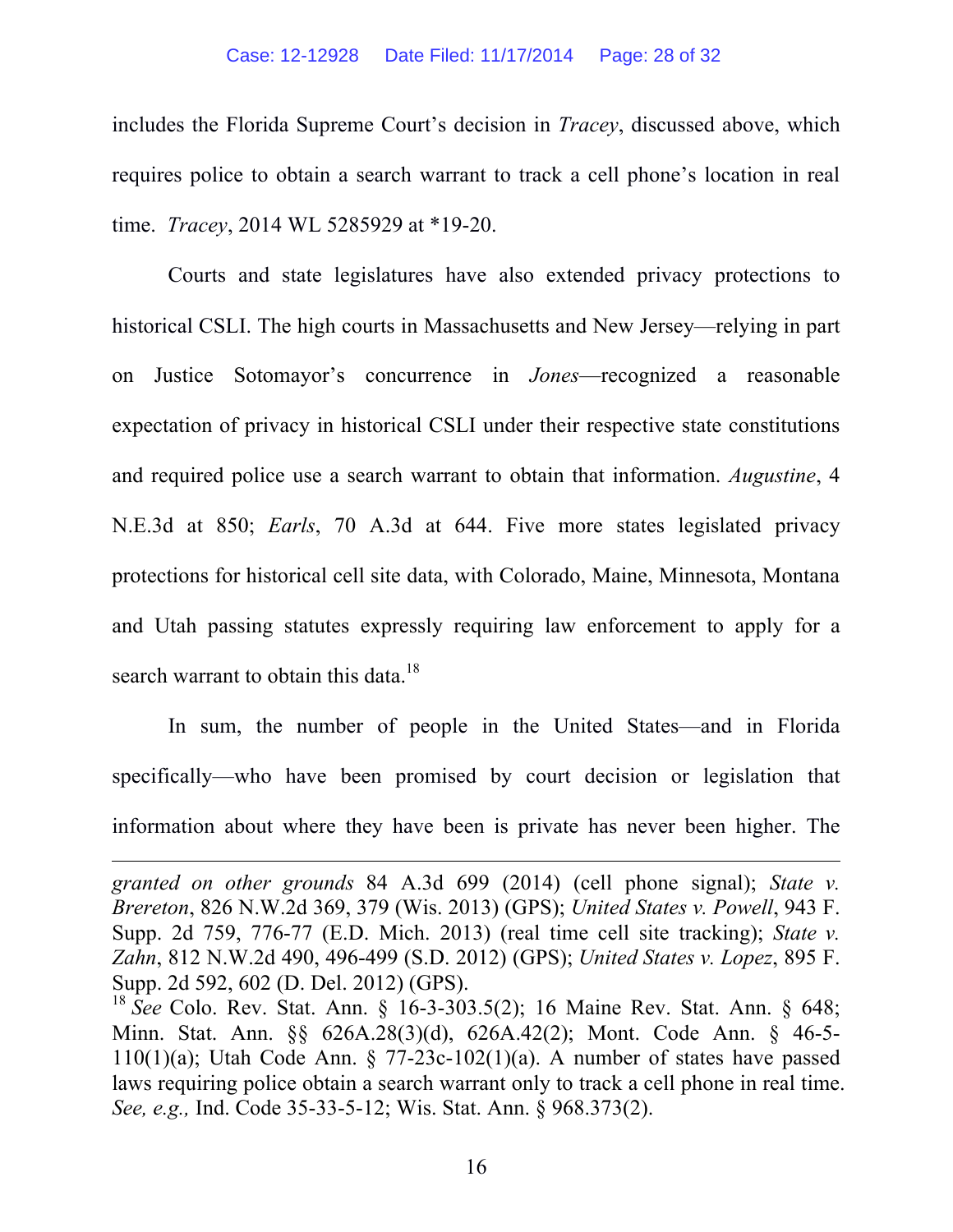growing number of people protected by the warrant requirement, while not dispositive of whether there is a Fourth Amendment expectation of privacy in historical CSLI, is compelling proof of "societal understandings" as to what level of privacy and security is reasonable. Thus the panel's decision should be affirmed.

### **CONCLUSION**

For more than 90% of Americans, a cell phone is the only phone they have. As anyone who moves about in society recognizes, cell phones are constantly in use in both public and private spaces. At the same time, they are also "constantly connecting to cell sites, and those connections are recorded" by cell phone companies. *Augustine*, 4 N.E.3d at 860. This means that Americans are constantly and automatically generating an almost unfathomable wealth of information about their whereabouts.

When it comes to historical cell site records, it is clear that Americans generally, and Floridians specifically, expect that the location information revealed by these records remain private. Given the trend in legislatures and courts across the country to protect this privacy interest by requiring a warrant, society understands this expectation of privacy is reasonable.

This Court should follow the Supreme Court's lead in *Riley v. California* and recognize that, given the vast amount of data generated by cell phones, coupled with the trend toward greater privacy protections for that data, outdated

17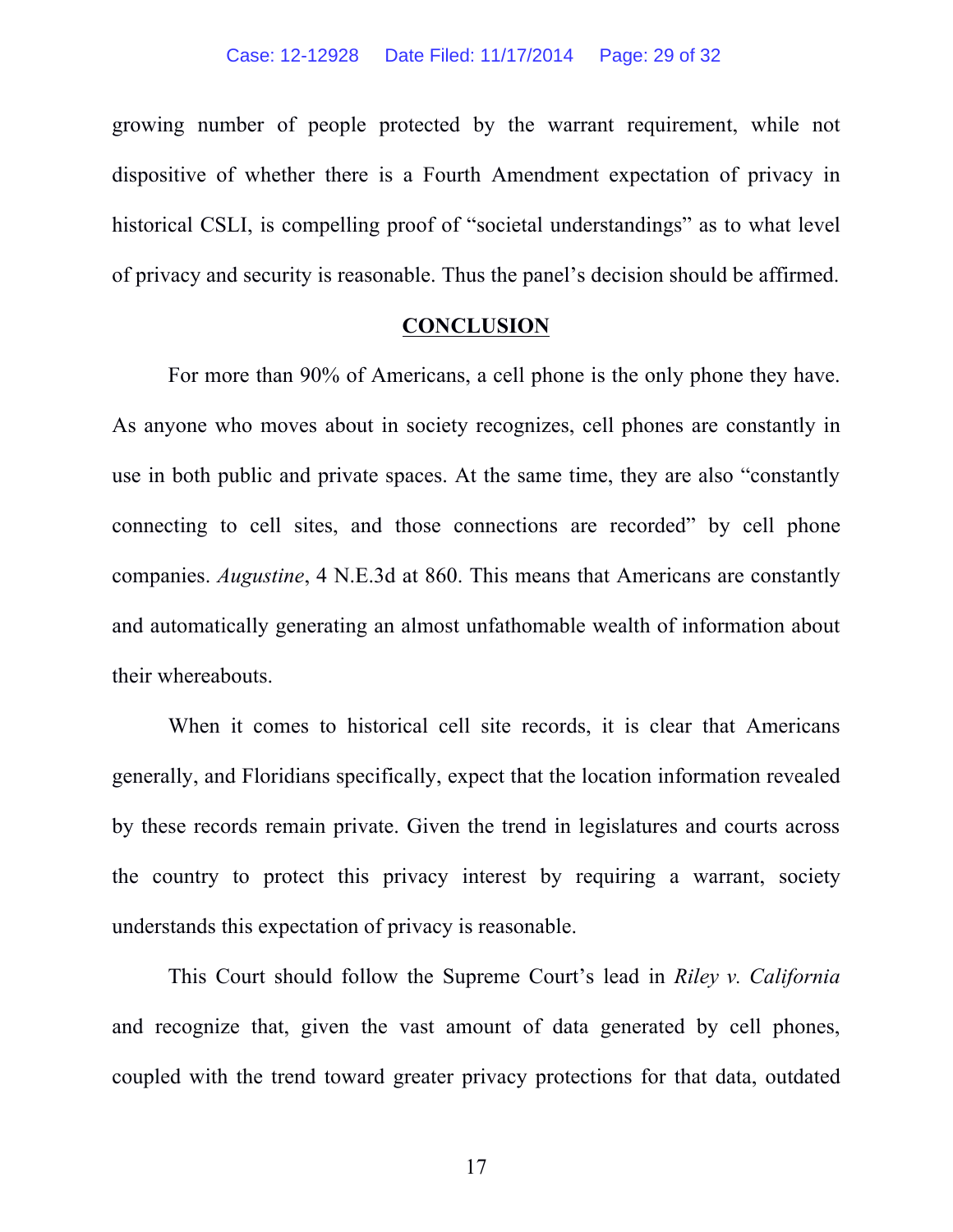cases cannot govern the outcome here. Americans have a reasonable expectation of privacy in the location data generated by CSLI, and, as the Court noted in *Riley*, the answer to the question of what police must do before they may obtain that data is "simple—get a warrant." 134 S. Ct. at 2495.

Dated: November 17, 2014 Respectfully submitted,

*/s/ Hanni Fakhoury* Hanni Fakhoury Jennifer Lynch ELECTRONIC FRONTIER FOUNDATION 815 Eddy Street San Francisco, CA 94109 Telephone: (415) 436-9333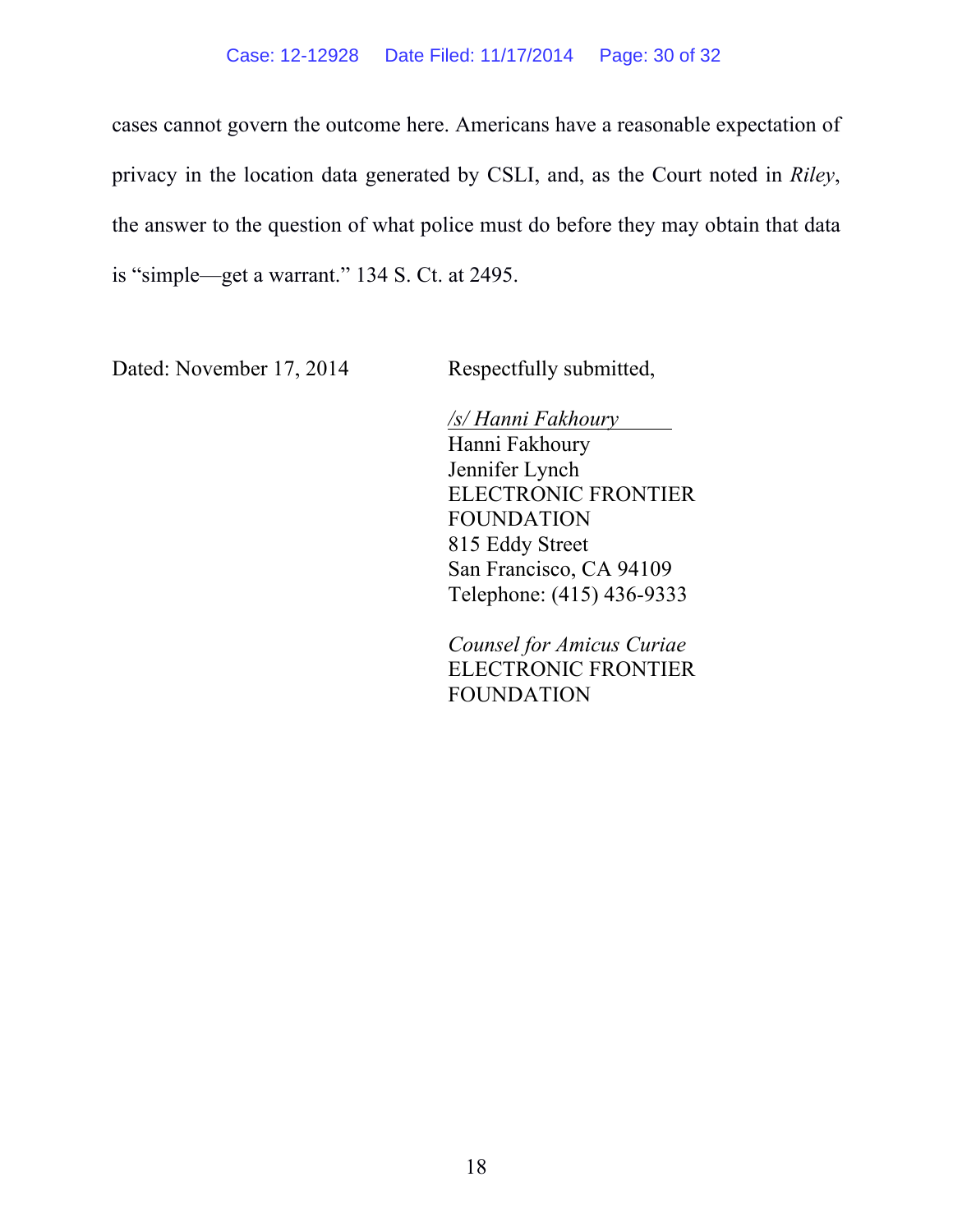## **CERTIFICATE OF COMPLIANCE WITH TYPE-VOLUME LIMITATION, TYPEFACE REQUIREMENTS AND TYPE STYLE REQUIREMENTS PURSUANT TO FED. R. APP. P. 32(a)(7)(C)**

Pursuant to Fed. R. App. P.  $32(a)(7)(C)$ , I certify as follows:

1. This Brief of *Amicus Curiae* In Support Of Party-of-Interest-Appellant complies with the type-volume limitation of Fed. R. App. P. 32(a)(7)(B) because this brief contains 4,228 words, excluding the parts of the brief exempted by Fed. R. App. P.  $32(a)(7)(B)(iii)$ ; and

2. This brief complies with the typeface requirements of Fed. R. App. P. 32(a)(5) and the type style requirements of Fed. R. App. P. 32(a)(6) because this brief has been prepared in a proportionally spaced typeface using Microsoft Word 2011, the word processing system used to prepare the brief, in 14 point font in Times New Roman font.

Dated: November 17, 2014 Respectfully submitted,

*/s/ Hanni Fakhoury* Hanni Fakhoury ELECTRONIC FRONTIER FOUNDATION